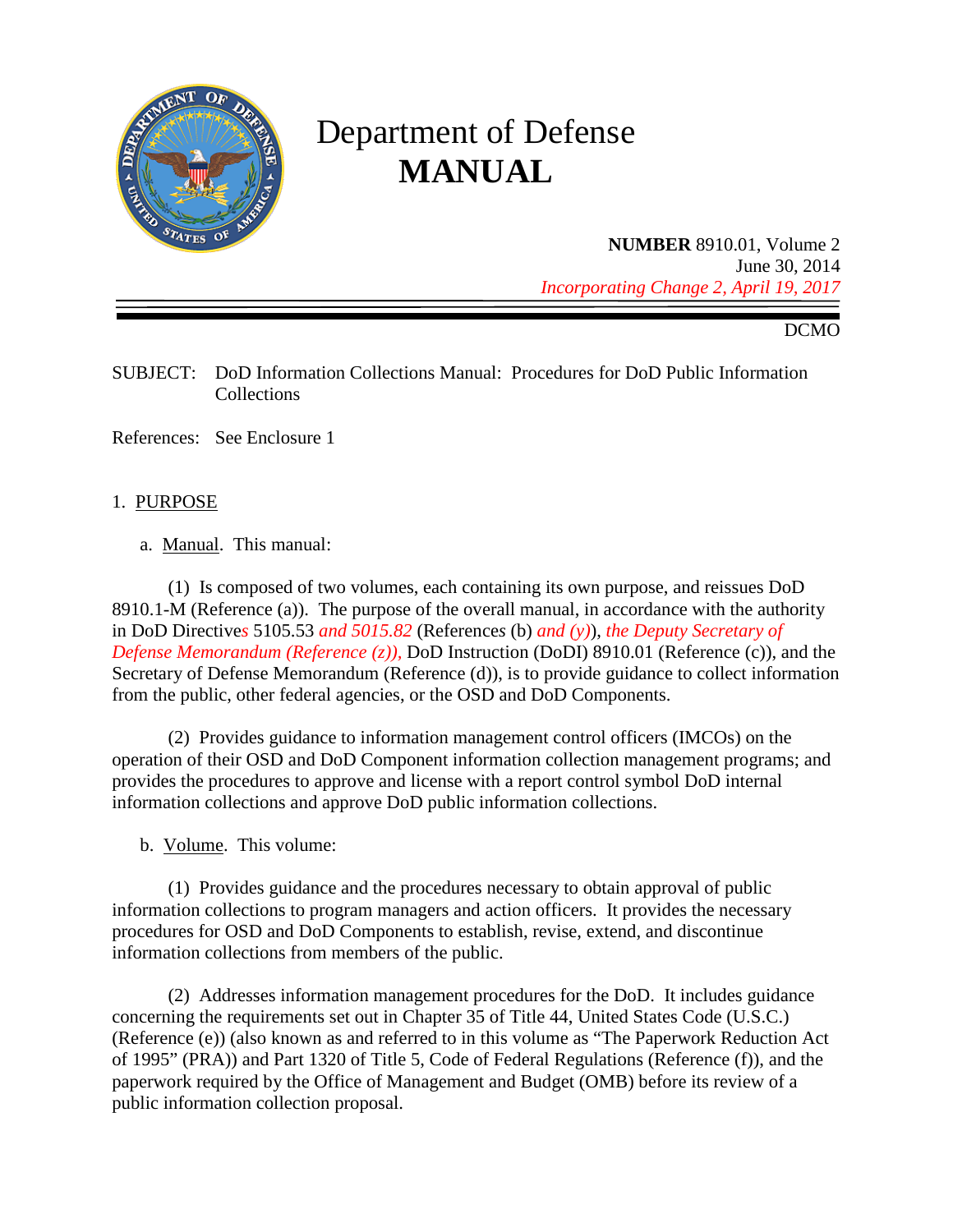2. APPLICABILITY. This volume:

a. Applies to OSD, the Military Departments, the Office of the Chairman of the Joint Chiefs of Staff and the Joint Staff, the Combatant Commands, the Office of the Inspector General of the Department of Defense, the Defense Agencies, the DoD Field Activities, and all other organizational entities within the DoD (referred to collectively in this volume as the "DoD Components").

b. Does not apply to:

(1) Component internal information collections that do not collect information from members of the public.

(2) Information collections where DoD is a respondent to Congress. The Assistant Secretary of Defense for Legislative Affairs manages the approval and licensing processes for information collection requirements in which DoD responds to a request by Congress. Policy, procedures, and guidance for information collections requested by Congress are in accordance with DoDI 5545.02 (Reference (g)).

(3) DoD internal information collections that do not collect information from members of the public. Procedures for DoD internal information collections are detailed in Volume 1 of this manual (Reference (h)).

3. POLICY. DoD policy for public information collections is established in Reference (c).

4. RESPONSIBILITIES. See Enclosure 2.

5. PROCEDURES. See Enclosure 3.

6. RELEASABILITY. **Cleared for public release**. This volume is available on the Internet from the DoD Issuances Website at http://www.dtic.mil/whs/directives.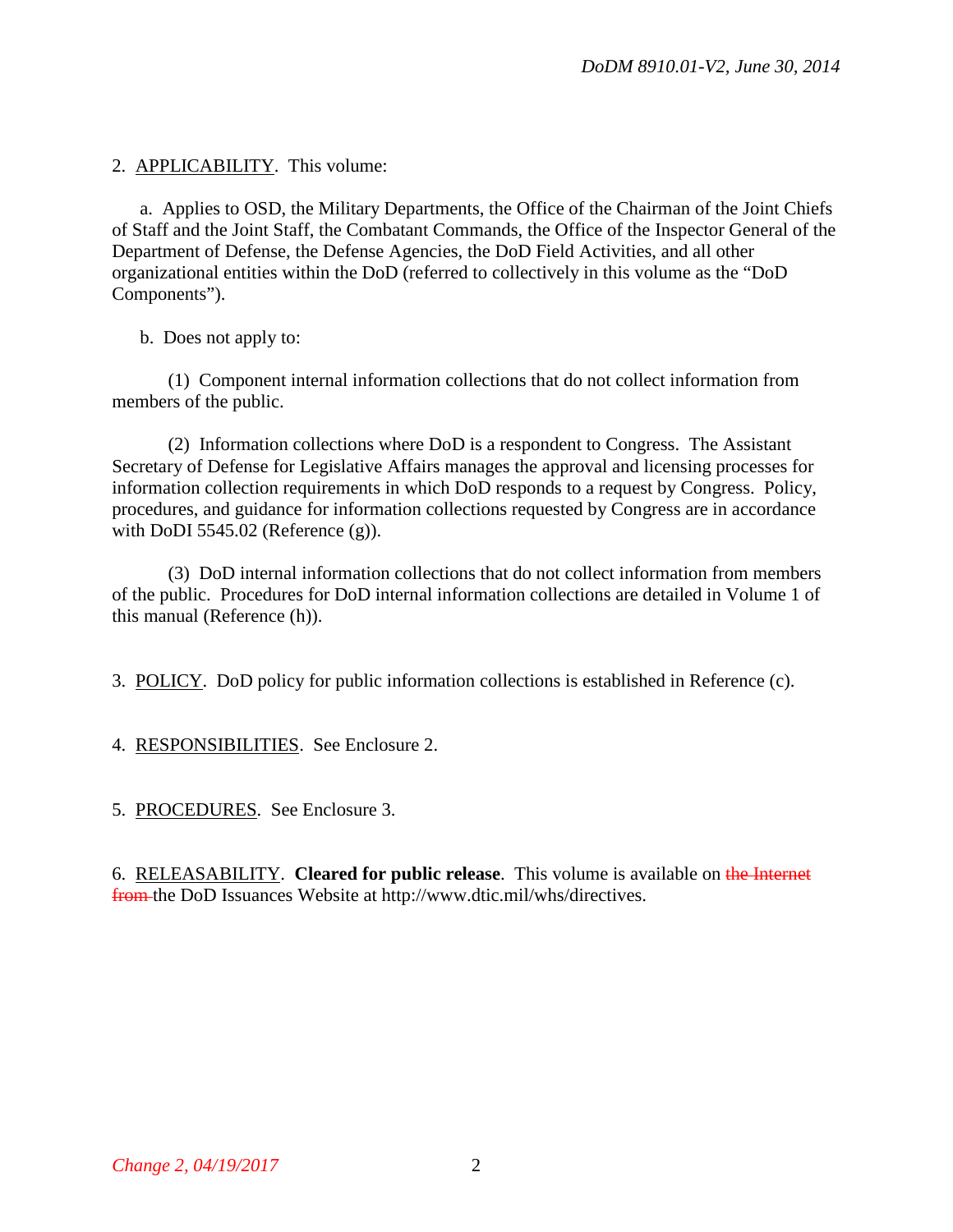7. EFFECTIVE DATE. This volume is effective June 30, 2014.

Michael L. Rhodes Director of Administration and Management

Enclosures

1. References

2. Responsibilities

3. DoD Public Information Collections

4. Obtaining Approval of DoD Public Information Collections

Glossary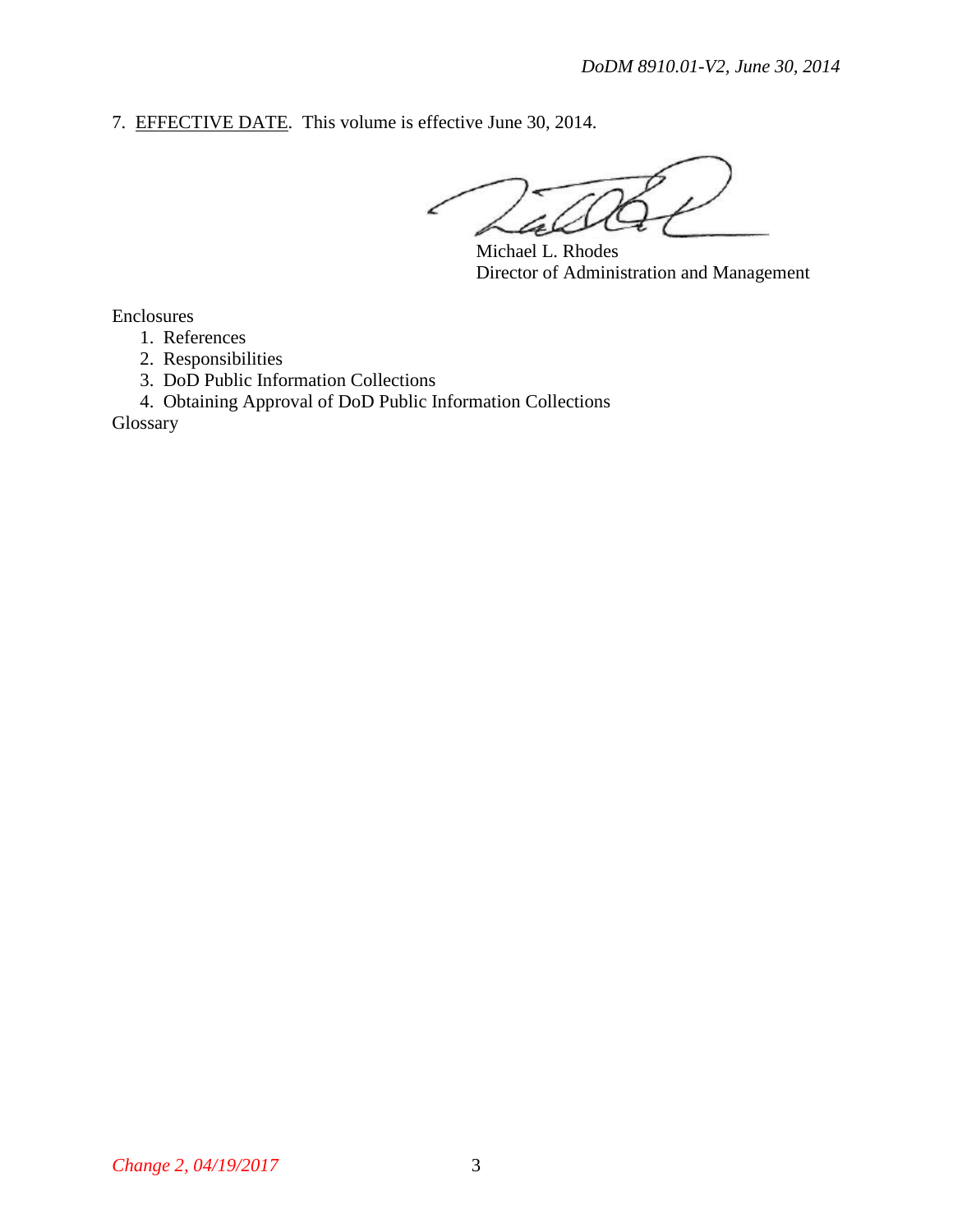# **TABLE OF CONTENTS**

| Consultation With the Interested Agencies and Members of the Public to Minimize |  |
|---------------------------------------------------------------------------------|--|
|                                                                                 |  |
|                                                                                 |  |
| Nature and Format of Information Respondents Are to Keep or Submit, and the     |  |
|                                                                                 |  |
|                                                                                 |  |
|                                                                                 |  |
|                                                                                 |  |
|                                                                                 |  |
| Use of Automated Collection Techniques and Other Forms IT to Reduce Burden on   |  |
|                                                                                 |  |
|                                                                                 |  |
|                                                                                 |  |
|                                                                                 |  |
| Members of the Public                                                           |  |
|                                                                                 |  |
| EXEMPTIONS AND ITEMS NOT CONSIDERED PUBLIC INFORMATION                          |  |
|                                                                                 |  |
|                                                                                 |  |
|                                                                                 |  |
|                                                                                 |  |
|                                                                                 |  |
|                                                                                 |  |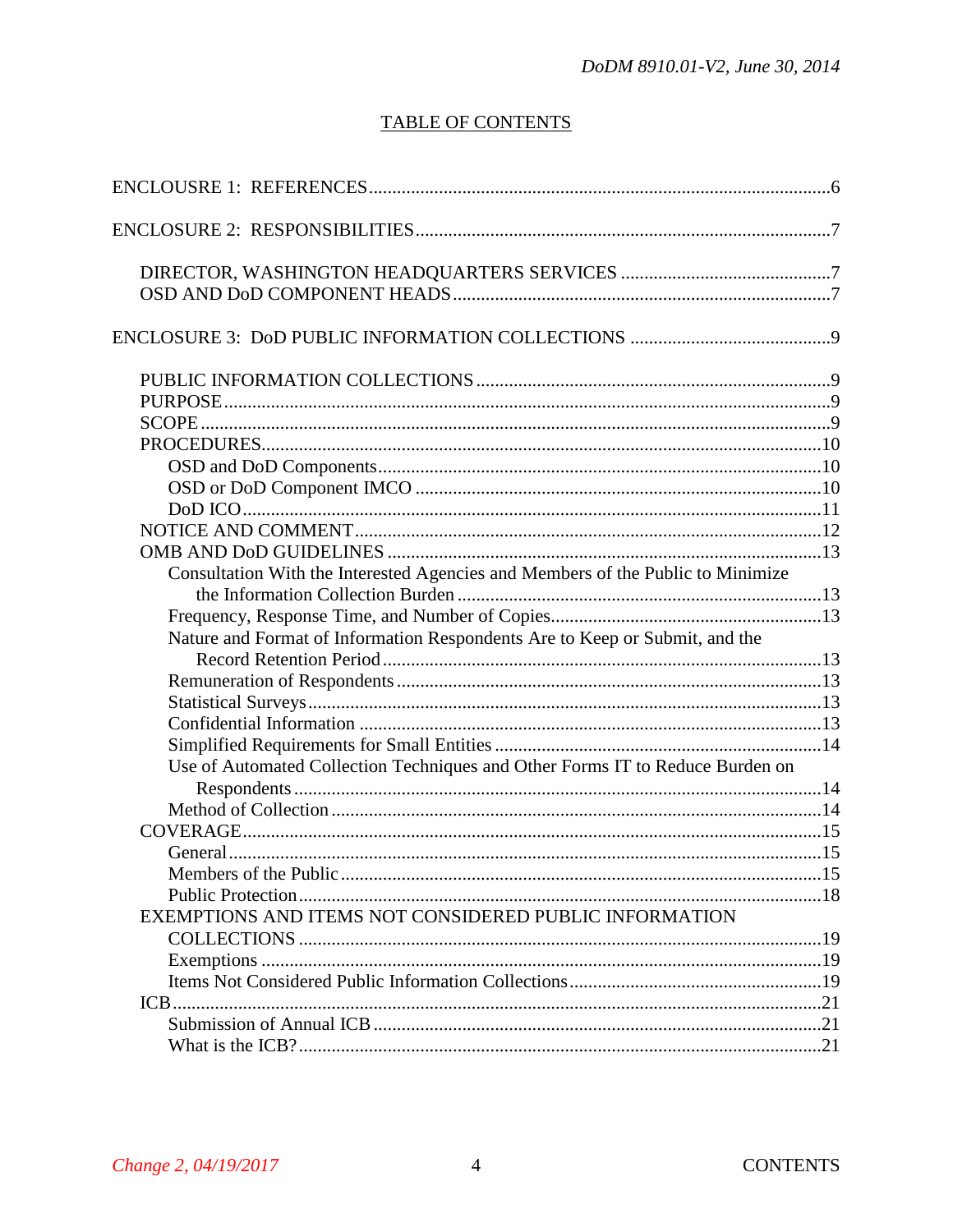| ENCLOSURE 4: OBTAINING APPROVAL OF DoD PUBLIC INFORMATION     |     |
|---------------------------------------------------------------|-----|
|                                                               | .22 |
|                                                               |     |
| PROCEDURES TO OBTAIN OMB APPROVAL OF DOD PUBLIC INFORMATION   |     |
|                                                               |     |
|                                                               |     |
|                                                               |     |
|                                                               |     |
|                                                               |     |
|                                                               |     |
| PROCEDURES TO REVISE OR EXTEND PREVIOUSLY APPROVED DoD PUBLIC |     |
|                                                               |     |
|                                                               |     |
|                                                               |     |
|                                                               |     |
| PROCEDURES TO DISCONTINUE PREVIOUSLY APPROVED DoD PUBLIC      |     |
|                                                               |     |
|                                                               |     |
|                                                               |     |
|                                                               |     |
|                                                               |     |
|                                                               |     |
|                                                               |     |
|                                                               |     |
|                                                               |     |
|                                                               |     |
|                                                               |     |
|                                                               |     |
| INVENTORY OF DoD PUBLIC INFORMATION COLLECTIONS 32            |     |
|                                                               |     |
|                                                               |     |
|                                                               |     |
|                                                               |     |
|                                                               |     |
|                                                               |     |
|                                                               |     |
|                                                               |     |
|                                                               |     |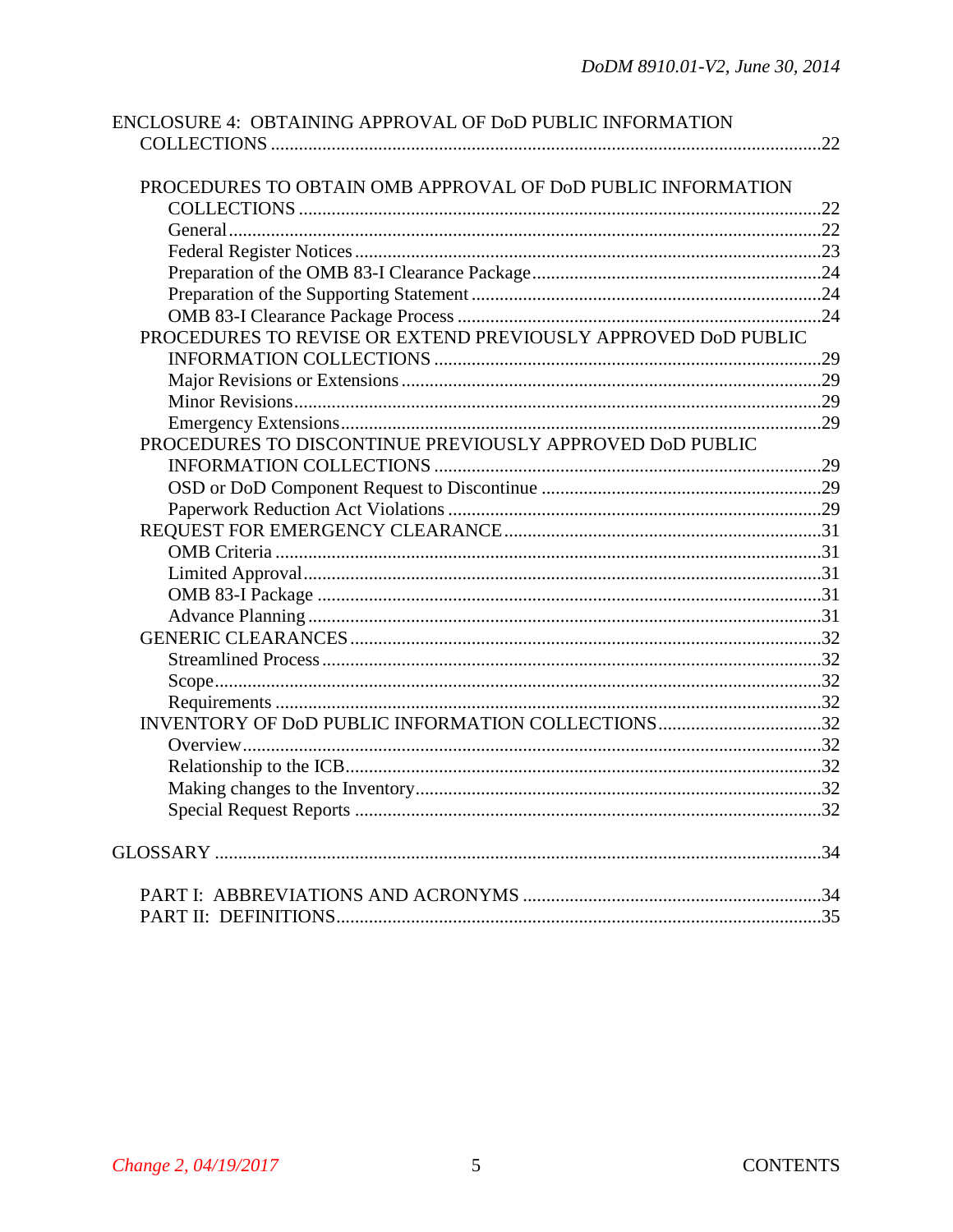## ENCLOSURE 1

#### REFERENCES

- (a) DoD 8910.1-M, "DoD Procedures for Management of Information Requirements," June 30, 1998 (cancelled by Volume 1 of this manual)
- (b) DoD Directive 5105.53, "Director of Administration and Management (DA&M)," February 26, 2008
- (c) DoD Instruction 8910.01, "Information Collection and Reporting," May 19, 2014
- (d) Secretary of Defense Memorandum, "Track Four Efficiency Initiatives Decisions," March 14, 2011
- (e) Title 44, United States Code
- (f) Part 1320 of Title 5, Code of Federal Regulations
- (g) DoD Instruction 5545.02, "DoD Policy for Congressional Authorization and Appropriations Reporting Requirements," December 19, 2008
- (h) DoD Manual 8910.01, Volume 1, "DoD Information Collections Manual: Procedures for DoD Internal Information Collections," June 30, 2014, as amended
- (i) DoD Information Collections Website, "http://www.dtic.mil/whs/directives/collections/index.html"
- (j) DoD Instruction 1100.13, "DoD Surveys," January 15, 2015
- (k) DoD Instruction 1000.29, "DoD Civil Liberties Program," May 17, 2012, as amended
- (l) DoD Instruction 5400.16, "DoD Privacy Impact Assessment (PIA) Guidance," July 14, 2015
- (m) DoD 5400.11-R, "Department of Defense Privacy Program," May 14, 2007
- (n) DoD Instruction 1000.30, "Reduction of Social Security Number (SSN) Use Within DoD," August 1, 2012
- (o) DoD Instruction 8500.01, "Cybersecurity," March 14, 2014
- (p) DoD Instruction 8510.01, "Risk Management Framework (RFM) For DoD Information Technology (IT)," March 12, 2014*, as amended*
- (q) DoD 8400.01-M, "Procedures for Ensuring the Accessibility of Electronic and Information Technology (E&IT) Procured by DoD Organizations," June 3, 2011
- (r) DoD Instruction 3216.02, "Protection of Human Subjects and Adherence to Ethical Standards in DoD-Supported Research," November 8, 2011
- (s) DoD 7750.07-M, "DoD Forms Management Program Procedures Manual," May 7, 2008, as amended
- (t) Public Law 104-106, "National Defense Authorization Act for Fiscal Year 1996," February 10, 1996
- (u) Office of Management and Budget Circular No. A-130, "Management of Federal Information Resources," November 28, 2000
- (v) Title 10, United States Code
- (w) Title 15, United States Code
- (x) Title 5, United States Code
- *(y) DoD Directive 5105.82, "Deputy Chief Management Officer (DCMO) of the Department of Defense," October 17, 2008*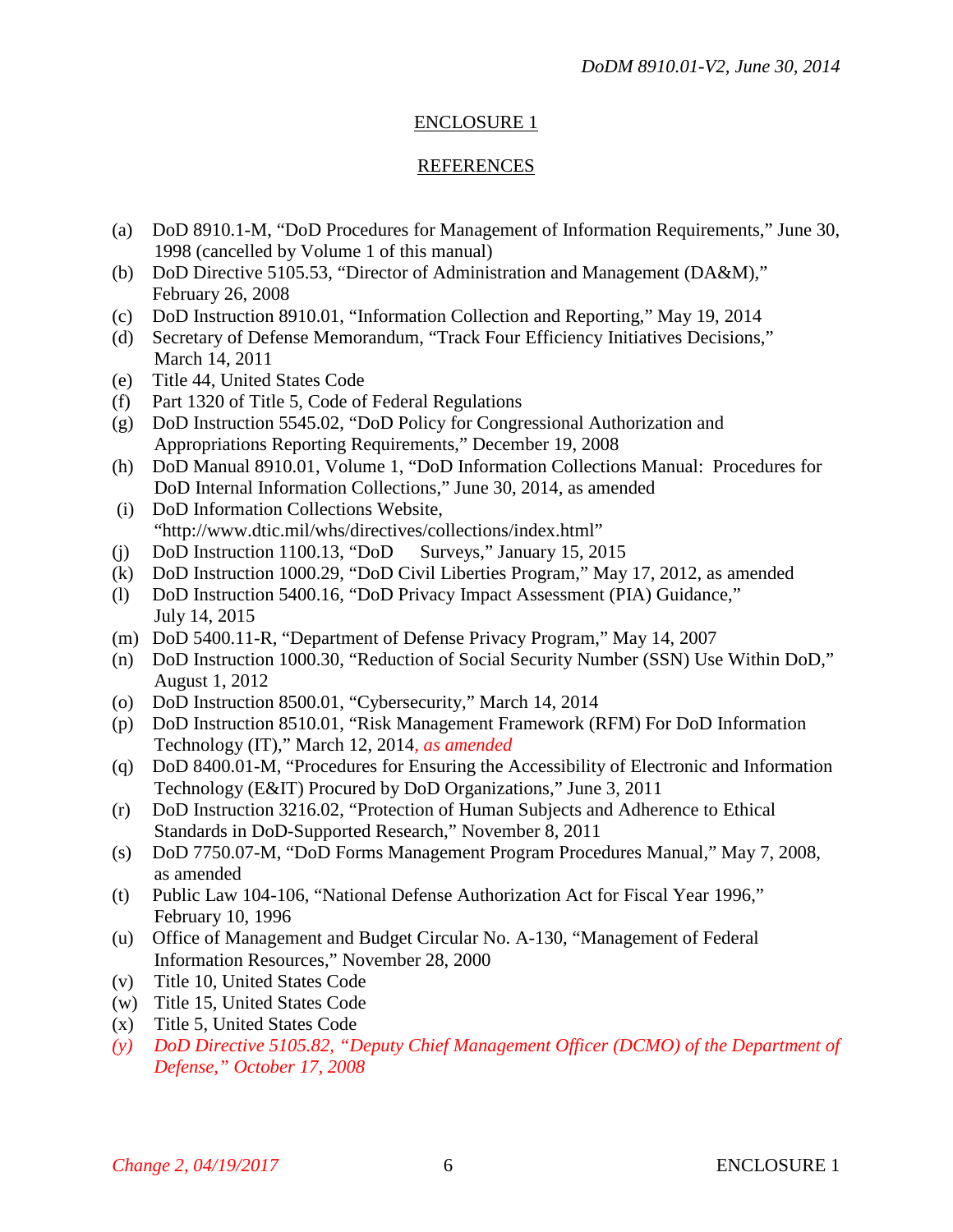*(z) Deputy Secretary of Defense Memorandum, "Reorganization of the Office of the Deputy Chief Management Officer," July 11, 2014*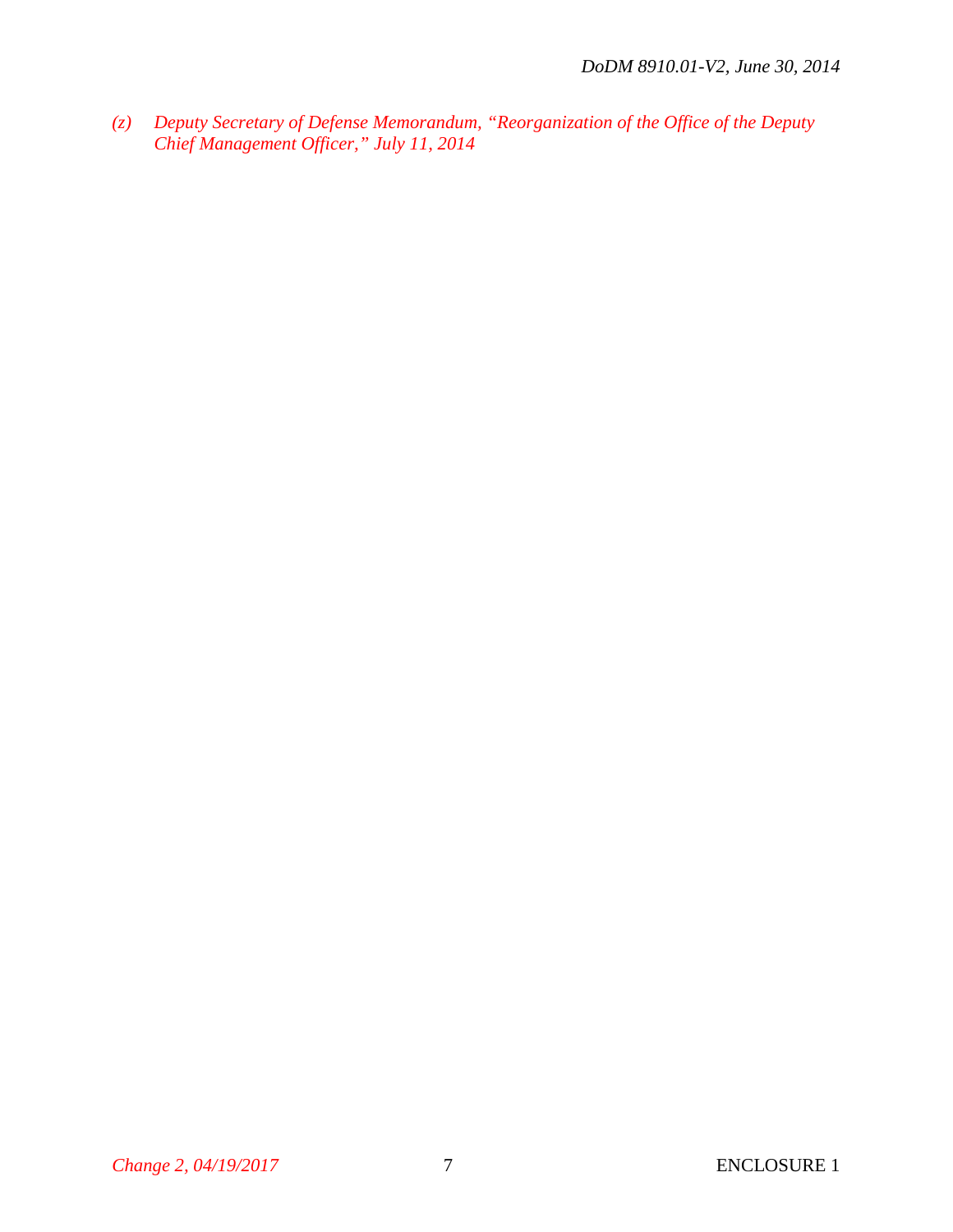## ENCLOSURE 2

## **RESPONSIBILITIES**

1. DIRECTOR, WASHINGTON HEADQUARTERS SERVICES (WHS). Under the authority, direction, and control of the Deputy Chief Management Officer through the Director of Administration, Office of the Deputy Chief Management Officer of the Department of Defense, the Director, WHS:

a. Manages the DoD Information Collections Program in accordance with Reference (c).

b. Ensures that the Chief of the Directives Division Executive Services Directorate, WHS as the DoD Information Collections Officer (ICO), implements the procedures in Enclosure 3 of this volume and the DoD Information Collections Website (Reference (i)).

2. OSD AND DoD COMPONENT HEADS. The OSD and DoD Component heads will:

a. When requesting the approval of a DoD public information collection, follow the procedures in this volume, the guidance in Reference (c), and the guidance published on Reference (i).

b. Ensure sufficient information is available to achieve effectiveness and management efficiency of Component programs.

c. Initiate the development and discontinuation of DoD public information collection requests.

d. Ensure that their respective information collections are reviewed to comply with the data protection and use requirements in DoDI 1100.13, DoDI 1000.29, DoDI 5400.16, DoD 5400.11- R, DoDI 1000.30, DoDI 8500.01, DoDI 8510.01, DoD 8400.01-M, DoDI 3216.02, and DoD Manual 7750.07 (References (j) through (s)).

e. Submit their survey information requirements to the Director, Defense Manpower Data Center (DMDC) *Office of People Analytics (OPA)*, for review before submitting their requests to the DoD ICO. The OSD and DoD Components must accept DMDC *OPA* "required" changes, and must provide the DoD ICO with a rationale for not accepting DMDC *OPA* "recommended" changes.

f. Derive cost estimates associated with DoD public information collections. Retain the source documentation used to estimate the cost in accordance with the OSD or DoD Component's records disposition schedule. Information on estimating costs is available on Reference (i).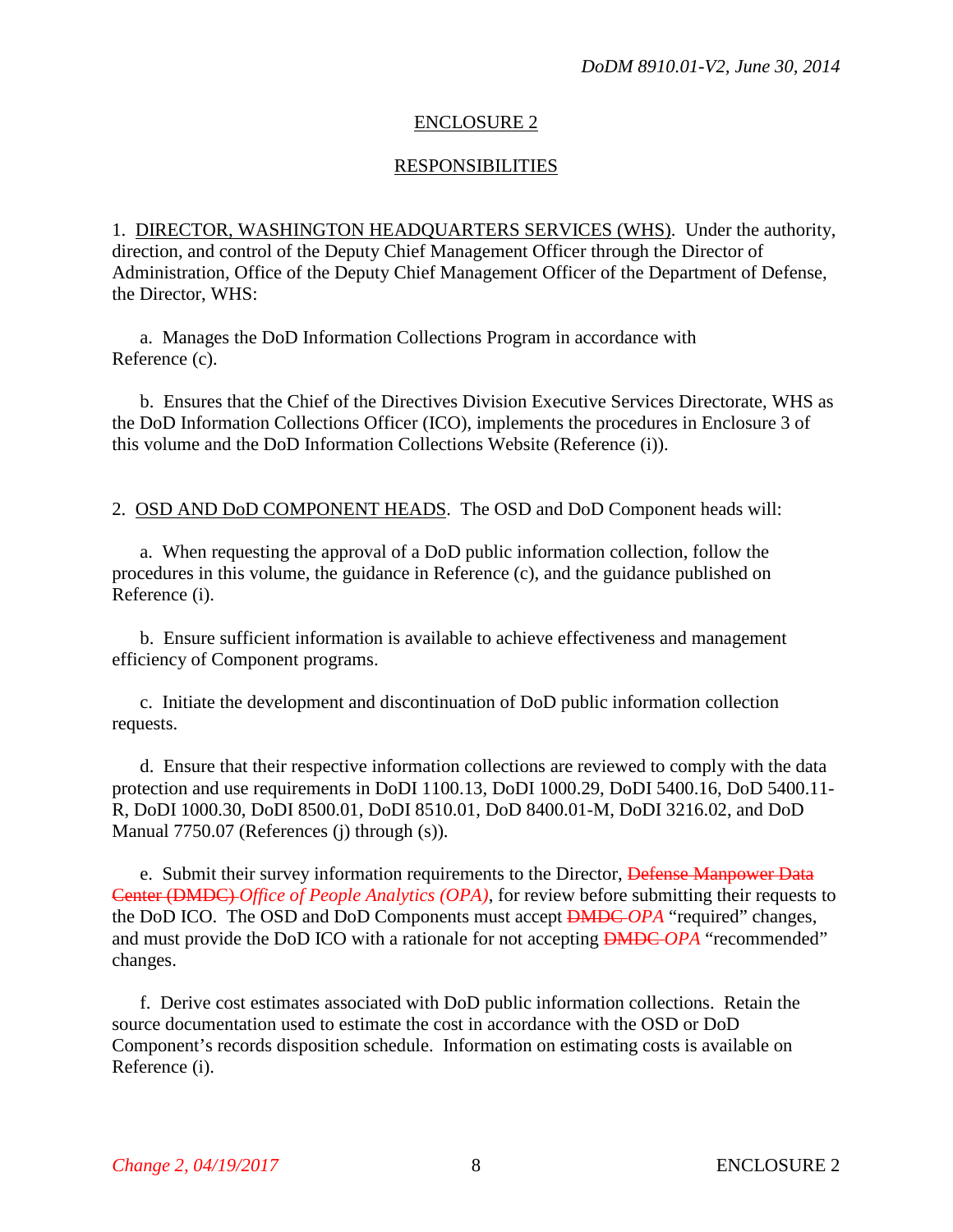g. Minimize, account for, and control the burden associated with the collection and reporting of information from the public.

h. Respond only to those DoD public information collections that are approved and assigned an OMB control number. A list of approved and active public information collections can be found on Reference (i). Contact the DoD ICO to clarify the validity of any DoD public information collection.

i. Review and coordinate on proposed public information collections in accordance with the procedures established in Enclosure 3 of this volume.

j. Ensure that public information collections are valid, accurate, cost-effective, essential to the mission of the requesting organization, and not duplicative.

k. Evaluate and screen each item of data in the public information collection against data in existing information collections to determine whether such information can satisfy the requirement.

l. Review the ongoing public information collections for need, adequacy, design, and costeffectiveness at least every 3 years.

m. Establish provisions for setting annual goals, consistent with critical mission needs, to reduce the number or frequency of public information collections.

n. Appoint an OSD or DoD Component IMCO in writing according to the procedures in Reference (h).

o. Oversee the OSD or DoD Component IMCOs to ensure they fulfill the procedures described in Enclosure 3 of this volume.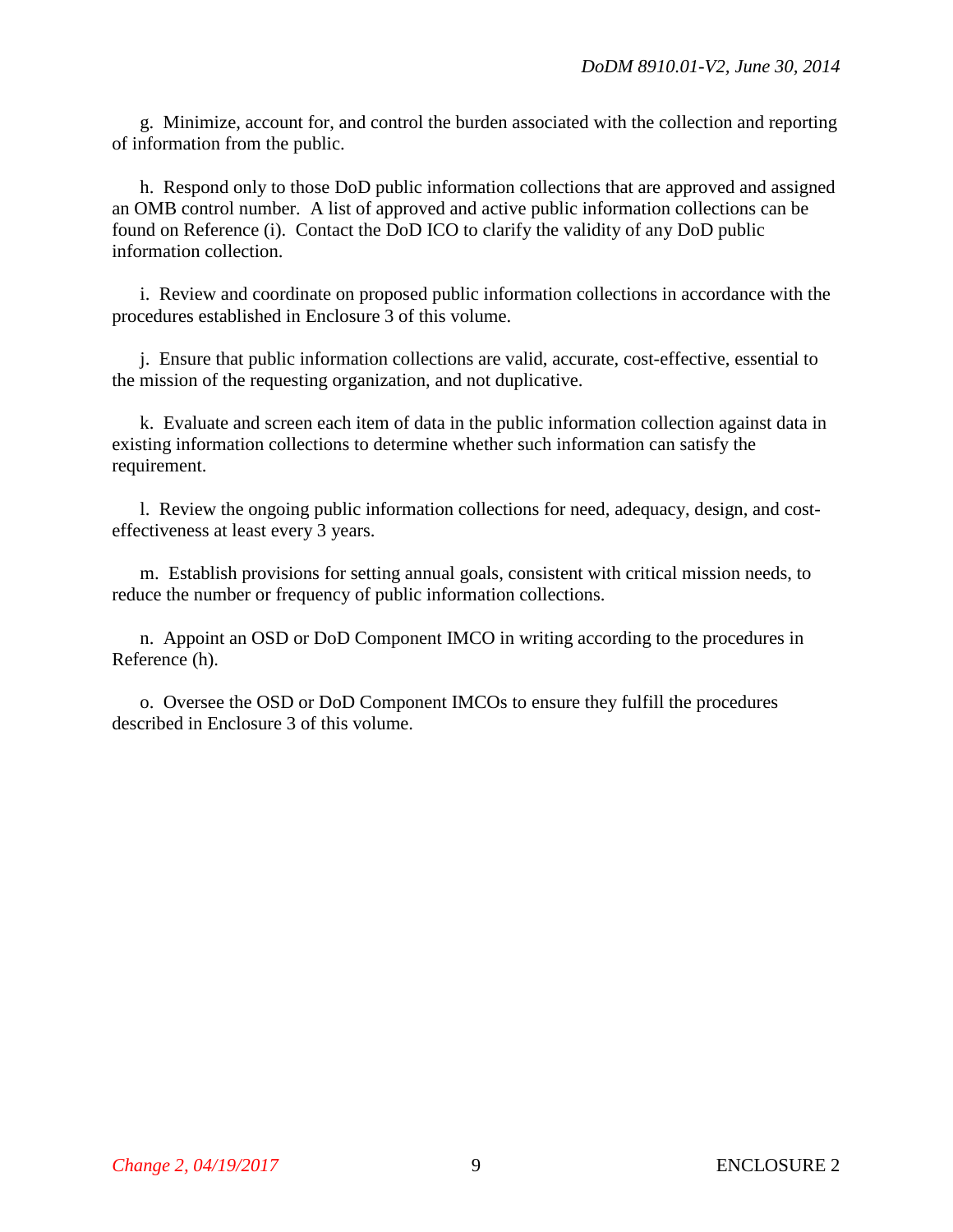#### ENCLOSURE 3

#### DoD PUBLIC INFORMATION COLLECTIONS

#### 1. PUBLIC INFORMATION COLLECTIONS

a. Public information collections that solicit responses from members of the public are subject to OMB review and clearance pursuant to part 1320 of Reference (f). Public information collections must, unless exempt, be approved by OMB and assigned an OMB control number and expiration date.

b. Reference (e), as amended by Public Law 104-106 (Reference (t)), establishes a broad mandate for agencies to perform their information resources management (IRM) activities in an efficient, effective, and economical manner. OMB Circular No. A-130 (Reference (u)) implements OMB authority to provide uniform government-wide IRM policies as required by Reference (e).

2. PURPOSE. In accordance with References (e) and (f), DoD will:

a. Minimize the federal paperwork burden on the public and the cost to the Federal Government of collecting, maintaining, using, and distributing information.

b. Maximize the usefulness of the information collected from the public.

c. Improve the quality and use of DoD information collected from the public and provide for the distribution of DoD information collected from the public through the effective use of information technology (IT).

d. Ensure information is managed in accordance with applicable laws, including those related to records management, research, privacy and confidentiality, security of information, and access to information.

#### 3. SCOPE

a. In accordance with Reference (e), OSD and DoD Components must obtain OMB approval before undertaking a collection of information directed to 10 or more persons annually, or continuing a collection for which the OMB approval is about to expire in the next 6 months.

b. OMB approval of a public information collection lasts a maximum of 3 years; however, OMB can approve a public information collection for less than 3 years.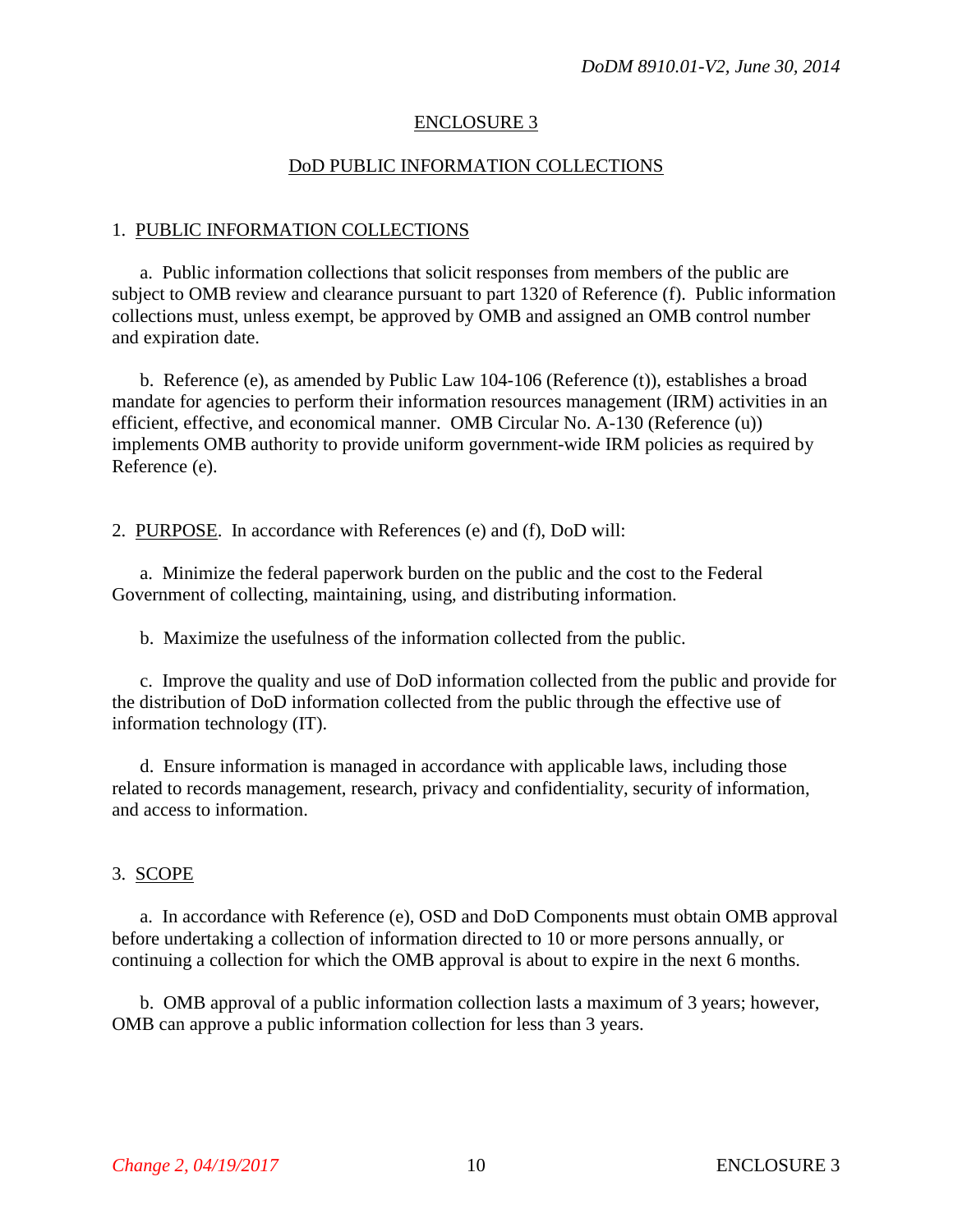c. OSD and DoD Components must have approved public collections re-approved by OMB before their expiration dates if the need to collect the information from members of the public will exit beyond the expiration date.

d. The OMB approval process is at a minimum a 6 month process.

#### 4. PROCEDURES

a. OSD and DoD Components. OSD and DoD Components must not collect information from the public without first obtaining OMB approval and may not seek to enforce or request compliance with disapproved or expired collections of information. OSD and DoD Components must ensure that a proposed public information collection:

(1) Imposes the least burden that is necessary for the performance of the OSD and DoD Component's function.

(2) Will not unnecessarily obtain information already available.

(3) Has practical utility.

(4) Minimizes the OSD or DoD Component's cost of collecting the information without shifting disproportionate costs or burden onto the public.

(5) Satisfies the OMB guidelines described in section 5 of this enclosure.

b. OSD or DoD Component IMCO. The OSD or DoD Component IMCO must:

(1) Serve as an OSD or DoD Component advisor on public information collections.

(2) Review, endorse, and submit public information collection packages to the DoD ICO following the procedures in paragraph 9e of this enclosure, and assist OSD or DoD Component action officers with the submission of the documentation required for obtaining OMB approval on DoD public information collections. Templates for this documentation are located at Reference (i).

(a) Ensure all DoD public information collections receive cost estimates.

(b) Ensure DoD public information collection requests are coordinated in accordance with the procedures in this enclosure.

(3) Review approved public information collections for need, adequacy, design, and cost-effectiveness.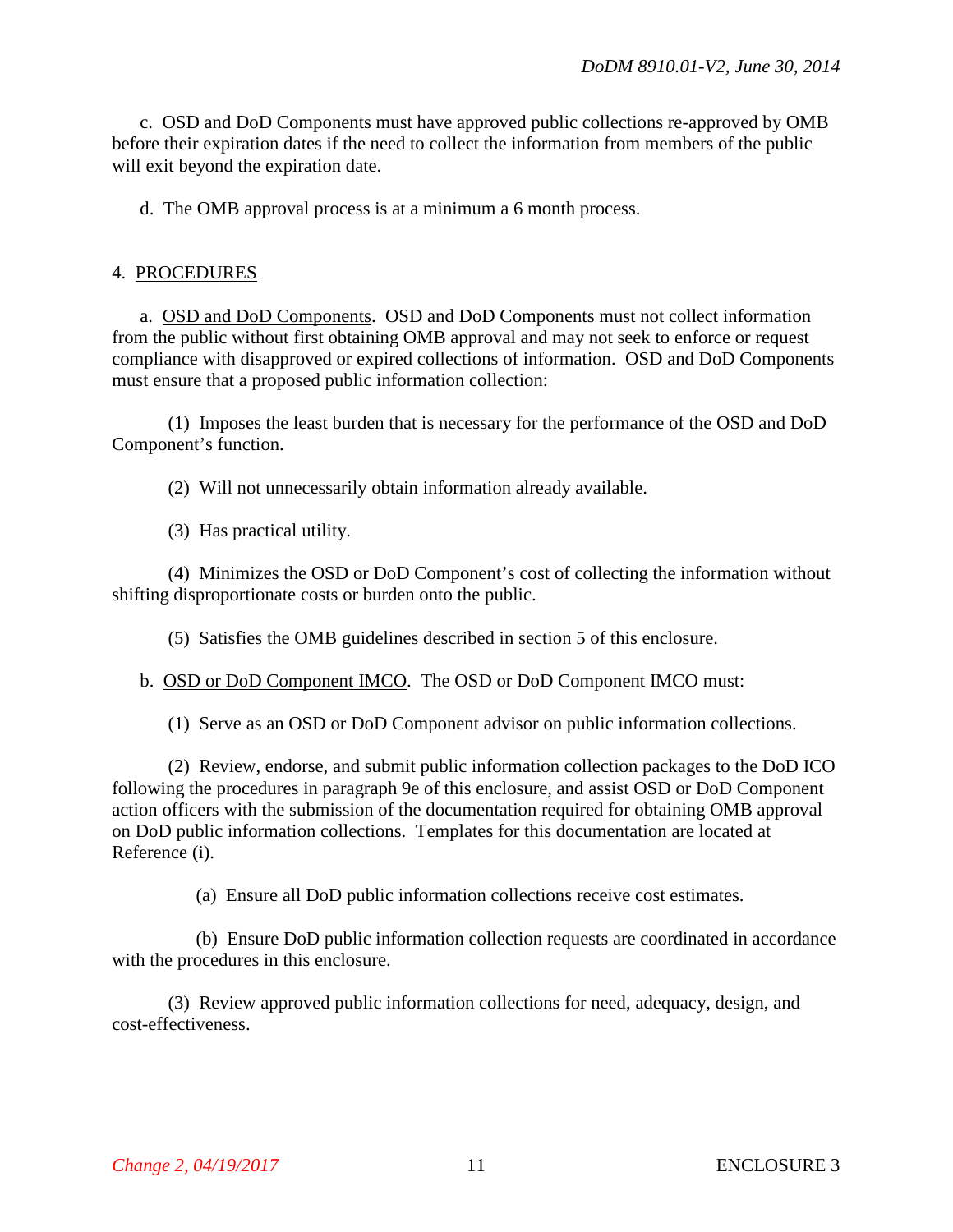(4) Ensure that documents prescribing the public information collection are kept up to date if changes to or cancellations of the information collections prescribed in the documents are approved.

(5) Notify the DoD ICO when public information collections are no longer necessary and request the collections be discontinued.

(6) Reduce the collection of information whenever possible.

(7) Notify the DoD ICO when non-approved or expired DoD public information collections are encountered.

(8) Manage the information collection budget (ICB) for their OSD or DoD Component. This includes tracking public burden reduction initiatives related to approved public collections that will reduce the burden placed on the public to provide DoD with information.

(9) Maintain inventories and records of the public information collections under their cognizance, and notify action officers 6 months before a public information collection expires.

(10) Distribute OMB approval notices of public information collections provided by the DoD ICO to the appropriate action officers.

(11) Participate in internal or DoD-wide reviews of public information collection activities.

c. DoD ICO. The DoD ICO, as the DoD's primary point of contact with OMB on all DoD public information collections, must:

(1) Organize, direct, and manage the DoD Information Collections Program.

(2) Oversee the implementation of this volume.

(3) Determine if an information collection is a DoD public information collection. Information collection requests that are not DoD public collection requests are provided to the appropriate DoD approving authority.

(4) Conduct the final review of DoD public information collection packages to ensure the DoD has complied with all legal requirements of law and OMB guidance.

(6) Endorse DoD public information collections and submit them to the OMB via OMB's Regulatory Information Service Center and Office of Information and Regulatory Affairs Combined Information System (ROCIS) for approval and the assignment of an OMB control number. Only the DoD ICO and the DoD Clearance Officer have delegated authority and privileges to submit DoD public information collections on behalf of the DoD to OMB.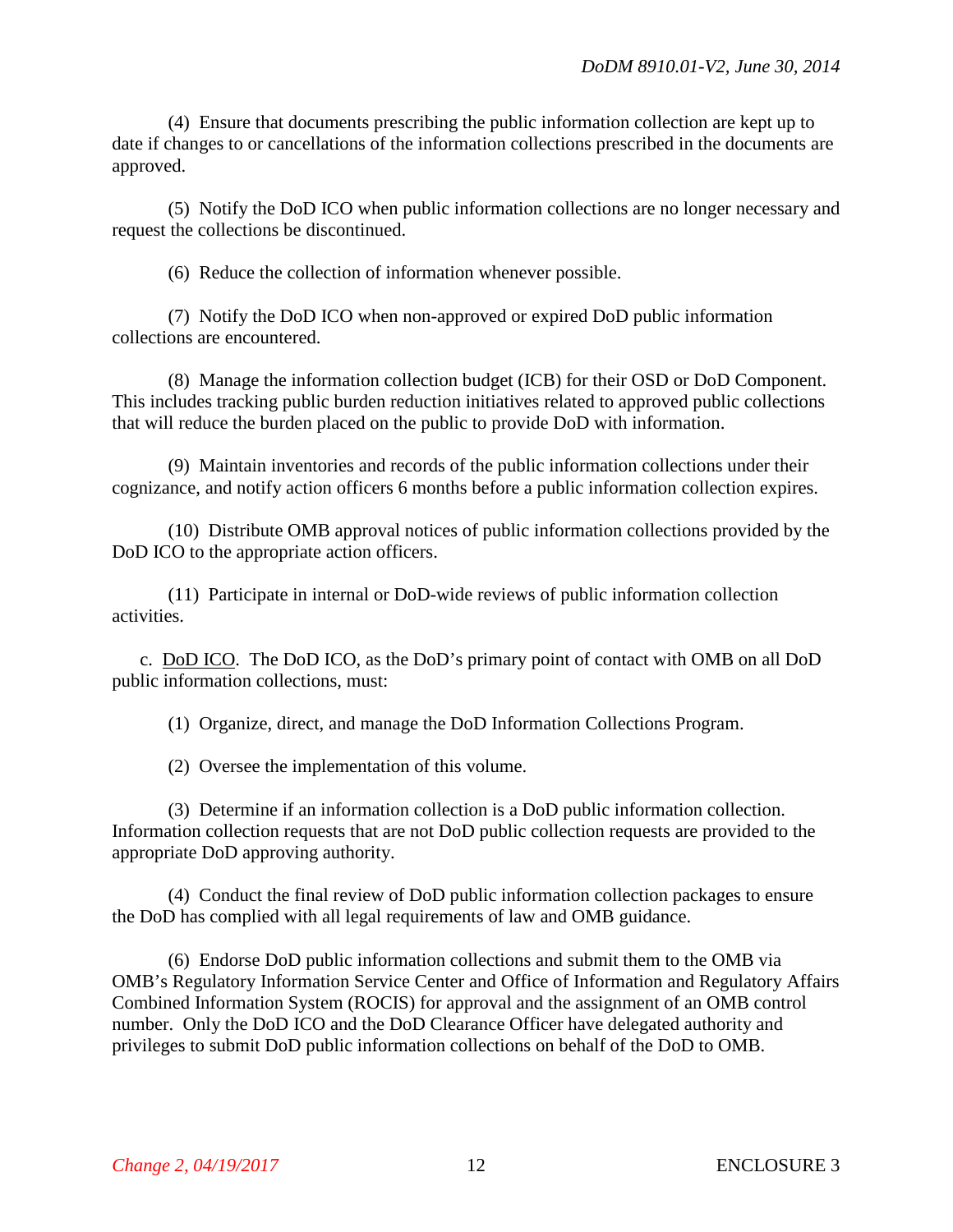(7) Publish a list of approved and active DoD public information collections on Reference (i).

(8) Establish and maintain Reference (i).

(9) Develop and coordinate the ICB in accordance with Reference (c).

#### 5. NOTICE AND COMMENT

a. Notices of proposed public information collections available for public comment are published in the Federal Register prior to the proposal being submitted to OMB. A sample 60 day notice is available on Reference (i). These notices are forwarded through the OSD or DoD Component IMCO to the DoD ICO for submission to the Office of Federal Register.

(1) The public has 60 days to provide comments to the sponsoring OSD or DoD Component concerning the proposed public information collection.

(2) The sponsoring OSD or DoD Component uses the public comments to evaluate the overall need for the collection, as well as for the possibility of revision of the collection.

(3) A copy of the Federal Register notice, as well as a summary of the comments received and the sponsoring OSD or DoD Component's response to those comments, becomes a part of the proposal that is submitted to OMB for review and approval.

b. Following the 60-day public comment period, a 30-day Federal Register notice announcing that the public information collection has been submitted to OMB for review is forwarded to the Office of the Federal Register 1 week before the proposed collection will be forwarded to OMB for review and approval. The Federal Register publication process takes 1 week. The public information collection is submitted to OMB the day the 30-day notice publishes in the Federal Register. A sample 30-day notice is available on Reference (i).

(1) These notices are forwarded through the OSD or DoD Component IMCO to DoD ICO for submission to the Office of Federal Register.

(2) The public has 30 days to provide comments to OMB concerning a public information collection.

(3) OMB uses the public comments to ensure that the information proposed to be collected is not already available; that the collection will meet the stated need and purpose; and that appropriate efforts are being made to minimize the public burden and maximize practical utility.

(4) OMB will request the sponsoring OSD or DoD Component revise the proposal submitted to OMB to address comments received by OMB from the public during the 30-day comment period.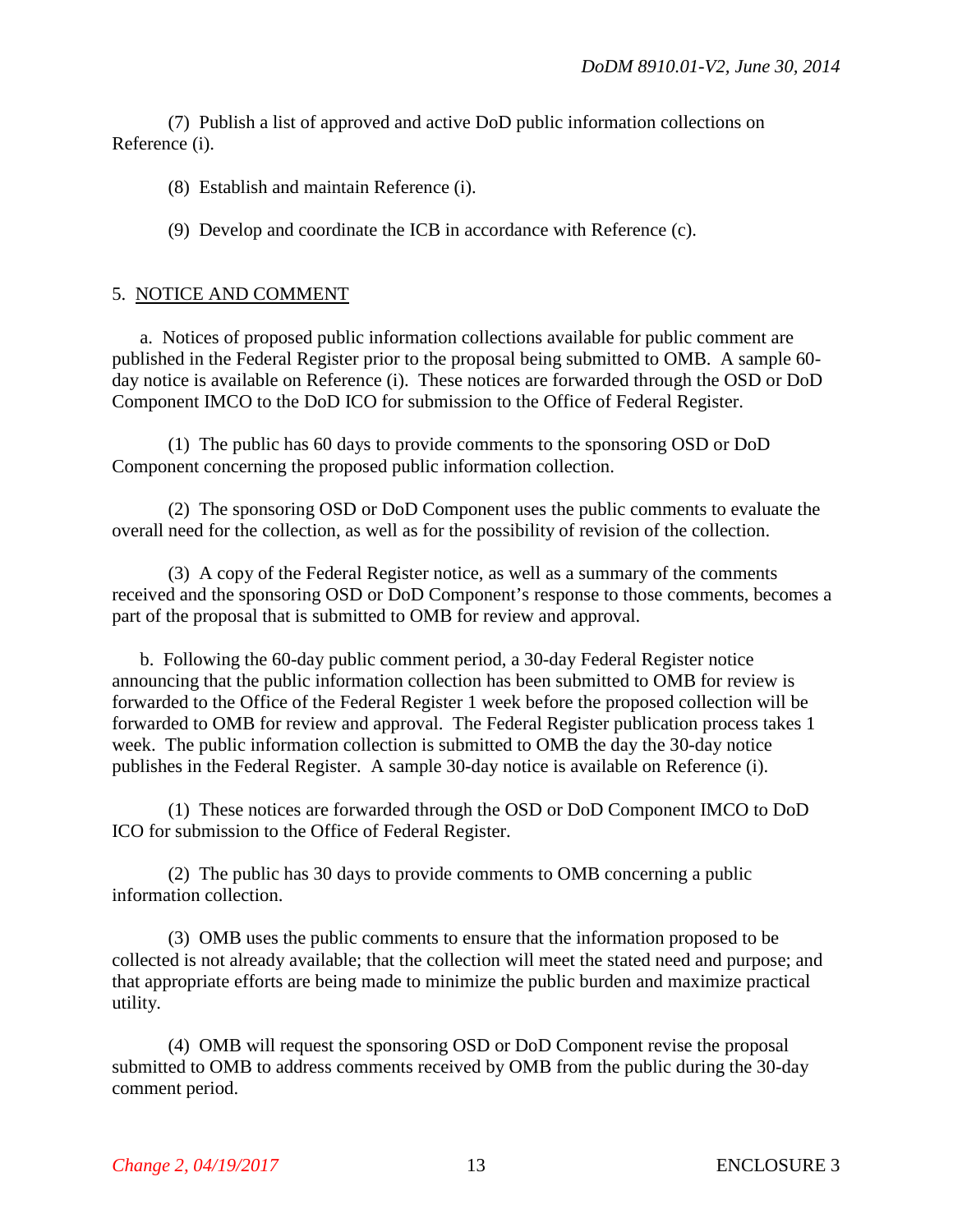6. OMB AND DoD GUIDELINES. OMB and DoD guidelines for collecting information from the public must be satisfied. These guidelines concern:

a. Consultation With the Interested Agencies and Members of the Public to Minimize the Information Collection Burden. OSD and DoD Components will coordinate with a cross section of potential respondents or their representatives to obtain estimates of the burden involved in complying with the request. These coordinations must not include more than nine people. Alternatively, OSD and DoD Components may use public responses received from comment solicitation notices published in the Federal Register, to include comments on the collection instruments.

#### b. Frequency, Response Time, and Number of Copies

(1) Frequency. OSD and DoD Components will not collect information more often than quarterly.

(2) Response Time. OSD and DoD Components will not require written responses sooner than 30 days after respondents have received the request for information.

(3) Number of Copies. OSD and DoD Components will not require respondents to submit more than an original and two copies of a document provided as part of their response.

c. Nature and Format of Information Respondents Are to Keep or Submit, and the Record Retention Period

(1) Information Format. To the extent possible, OSD and DoD Components will avoid requiring respondents to maintain or provide information in a format different from that in which they customarily maintain it.

(2) Retention Period. OSD and DoD Components will not require respondents to retain records, other than health, medical, government contract, grant-in-aid, or tax records, for more than 3 years in accordance with Reference (f).

d. Remuneration of Respondents. OSD and DoD Components must not provide for any payment or gift to respondents, other than remuneration of contractors or grantees, unless an explanation has been provided to OMB as part of the public information collection proposal and remuneration of respondents has received OMB approval.

e. Statistical Surveys. OSD and DoD Components will conduct statistical surveys that are designed to produce results that can be generalized to the universe of the study. Additionally, public information collections will not require the use of statistical data classifications that have not been approved by OMB. Additional guidance from OMB on conducting statistical surveys is available on Reference (i).

f. Confidential Information. OSD and DoD Components will not require respondents to submit proprietary, trade secret, or other confidential information unless the OSD or DoD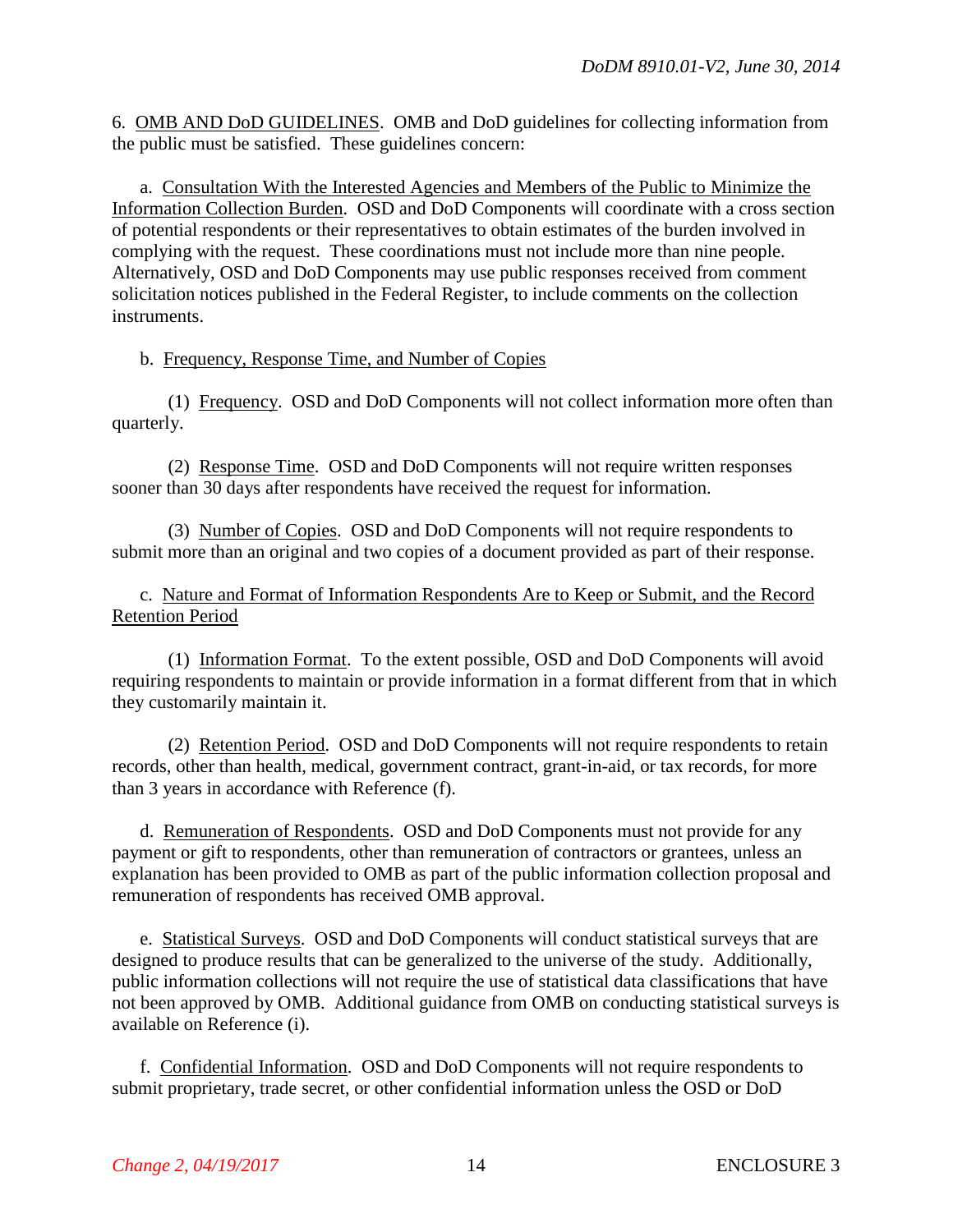Component can demonstrate that it has instituted procedures to protect the information's confidentiality to the extent permitted by law.

g. Simplified Requirements for Small Entities. The OSD and DoD Components will take all practical steps to develop simplified requirements for small businesses or entities.

h. Use of Automated Collection Techniques and Other Forms of IT to Reduce Burden on Respondents. The OSD and DoD Components will seek to reduce burden on respondents by use of automated collection techniques or other forms of IT.

i. Method of Collection. The process, technique, system or procedure by which an OSD or DoD Component conducts or sponsors a collection of information does not void the requirement that the OSD or DoD Component seek OMB approval. Action officers may seek initial guidance from their OSD or DoD Component IMCO concerning the need for OMB review and approval of a public information collection.

(1) The approved format must display the OMB approval number, expiration date, and federal agency disclosure notice (ADN). The collection of information may be in any form or format, including, but not limited to:

- (a) Report forms
- (b) Application forms
- (c) Questionnaires
- (d) Surveys
- (e) Requests for proposal or other procurement requirements
- (f) Interviews
- (g) Interview guides
- (h) Oral communications
- (i) Focus groups
- (j) Telegraphic or telephonic requests
- (k) Automated, electronic, mechanical, or other technological collection techniques

(2) An Internet suggestion box format is not a structured protocol and will not require OMB approval. A non-structured protocol is not expected to elicit the same or similar response from respondents. Examples are suggestion boxes that ask respondents to provide ideas, comments, suggestions, or anything else you would like to tell us, or ask the respondents, "If you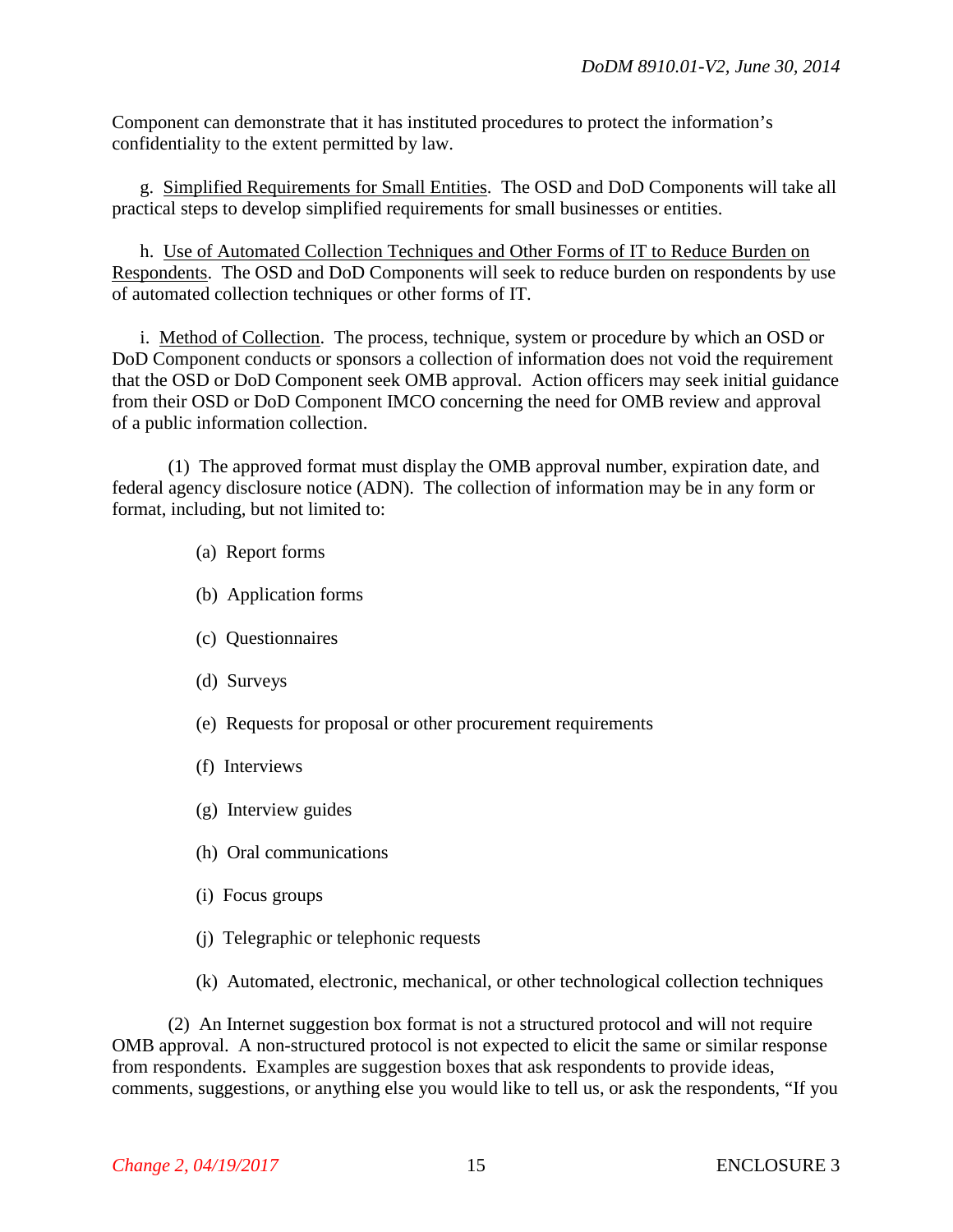experience any technical problems with our site, or have any suggestions for improving it, please let us know." However, an electronic questionnaire attached to an Internet site that asks specific questions of 10 or more members of the public is a structured protocol and will require OMB approval. A structured protocol is expected to elicit the same or similar response from respondents.

## 7. COVERAGE

a. General. OMB approval is needed to collect information from members of the public. The purpose of this section is to:

(1) Explain who is considered a member of the public for purposes of public information collections.

(2) Delineate the protection afforded the respondent in accordance with the public protection clause of Reference (e).

(3) Cover the conditions under which a specific public information collection may not require OMB review and approval.

b. Members of the Public. Members of the public for purposes of public information collections include:

(1) General. Individuals, partnerships, associations, corporations (including operations of government-owned, contractor-operated facilities), business trusts, or legal representatives, organized groups of individuals, and State, territorial, tribal, or local governments, or components thereof.

## (2) Federal Employees

(a) Current federal employees **are** considered members of the public if the collection of information is addressed to them in their capacity as individual private citizens. Federal employees **are not** considered members of the public when they respond to a collection of information within the scope of their employment (includes all the tasks performed to accomplish the job they perform for the federal agency). The latter is considered a DoD internal information collection and must be approved and licensed in accordance with the procedures in Reference (h).

(b) Retired federal employees **are** considered members of the public. However, military retirees **are not** considered members of the public when surveyed pursuant to Chapter 88, Section 1782 of Title 10, U.S.C. (Reference (v)) in relation to federal programs. When military retirees are not members of the public, the information collection must be approved and licensed in accordance with the procedures in Reference (h). See paragraph 9e(2)(g) of this enclosure for guidance on those collections that are both public and internal to the DoD.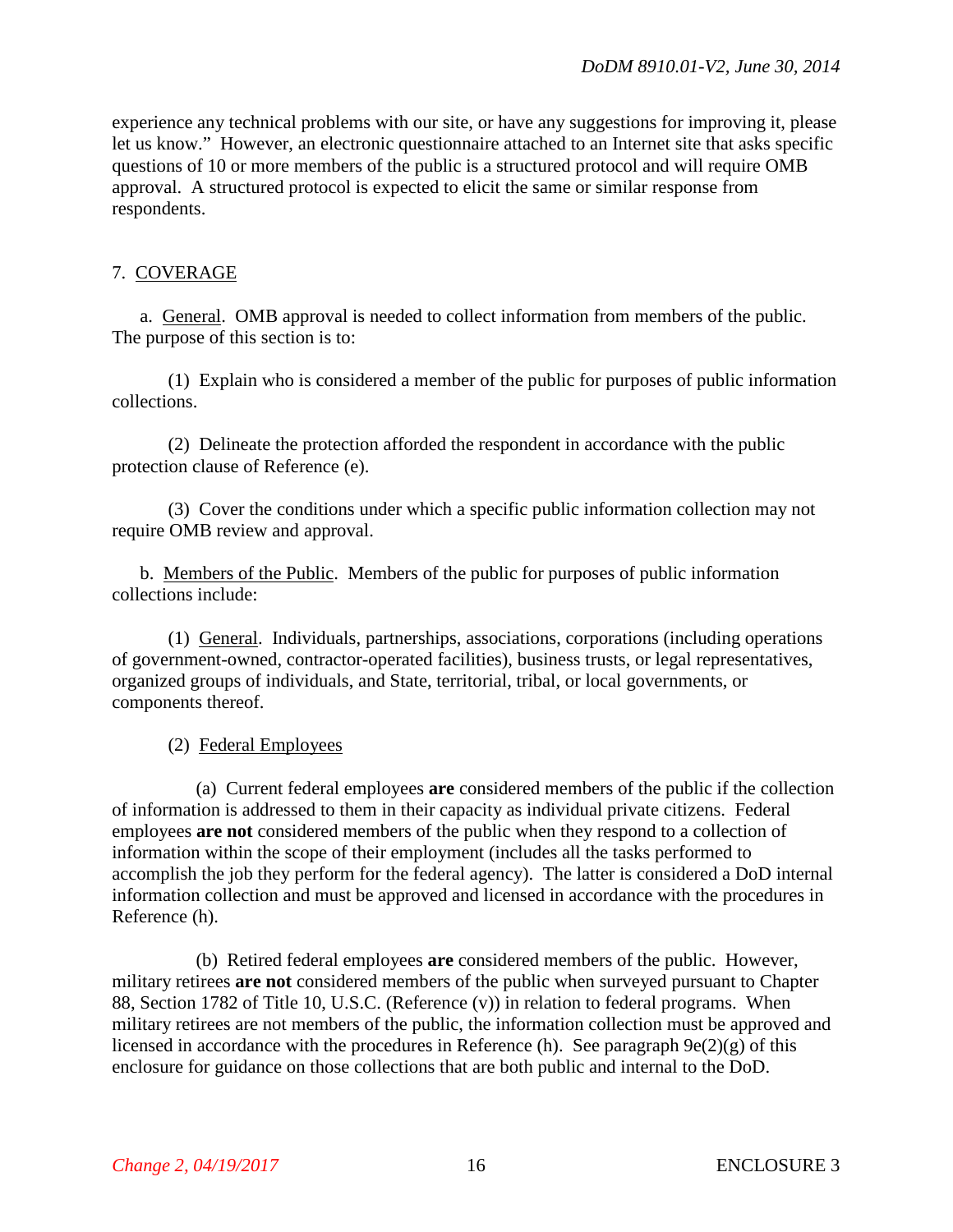## (3) Military

(a) Pursuant to Chapter 88, Section 1782 of Reference (v), the Secretary of Defense may:

1. Conduct surveys with the following individuals to determine the effectiveness of existing federal programs relating to military families and the need for new programs.

a. Service members serving on active duty or in active status or retired.

b. Family members of such individuals.

c. Survivors of deceased retired Service members and of members who died while on active duty.

2. Gather information about their duty status from military Reservists, members of the National Guard and, during instruction and training activities, from Reserve Officer Training Corps (ROTC) cadets.

(b) Surveys authorized in accordance with Chapter 88, Section 1782 of Reference (v) must be approved and licensed in accordance with the procedures in Reference (h).

1. Military personnel on active duty or in active status, including military Reservists, members of the National Guard, and Service Academy students:

a. **Are** considered members of the public if the collection of information is addressed to them in their capacity as individual private citizens. Therefore, an information collection that fits this description will need OMB approval.

b. **Are not** considered members of the public if they are responding to questions regarding their duty status as federal employees or to determine the effectiveness of federal programs relating to military families and the need for new programs. In either case, the collection will not need OMB approval but must be approved and licensed in accordance with the procedures in Reference (h).

2. Retirees, dependents of retirees, dependents of active duty military, and survivors of deceased retirees and members who died while on active duty **are** generally considered members of the public. They **are not** considered members of the public if surveyed in accordance with Chapter 88, Section 1782 of Reference (v). When surveying these respondents in accordance with Chapter 88, Section 1782 of Reference (v), the surveys must be approved and licensed in accordance with the procedures in Reference (h).

3. ROTC cadets **are** considered members of the public if the collection of information is addressed to them in their capacity as private citizens. They **are not** considered members of the public when providing information to instructors during classroom and other training activities.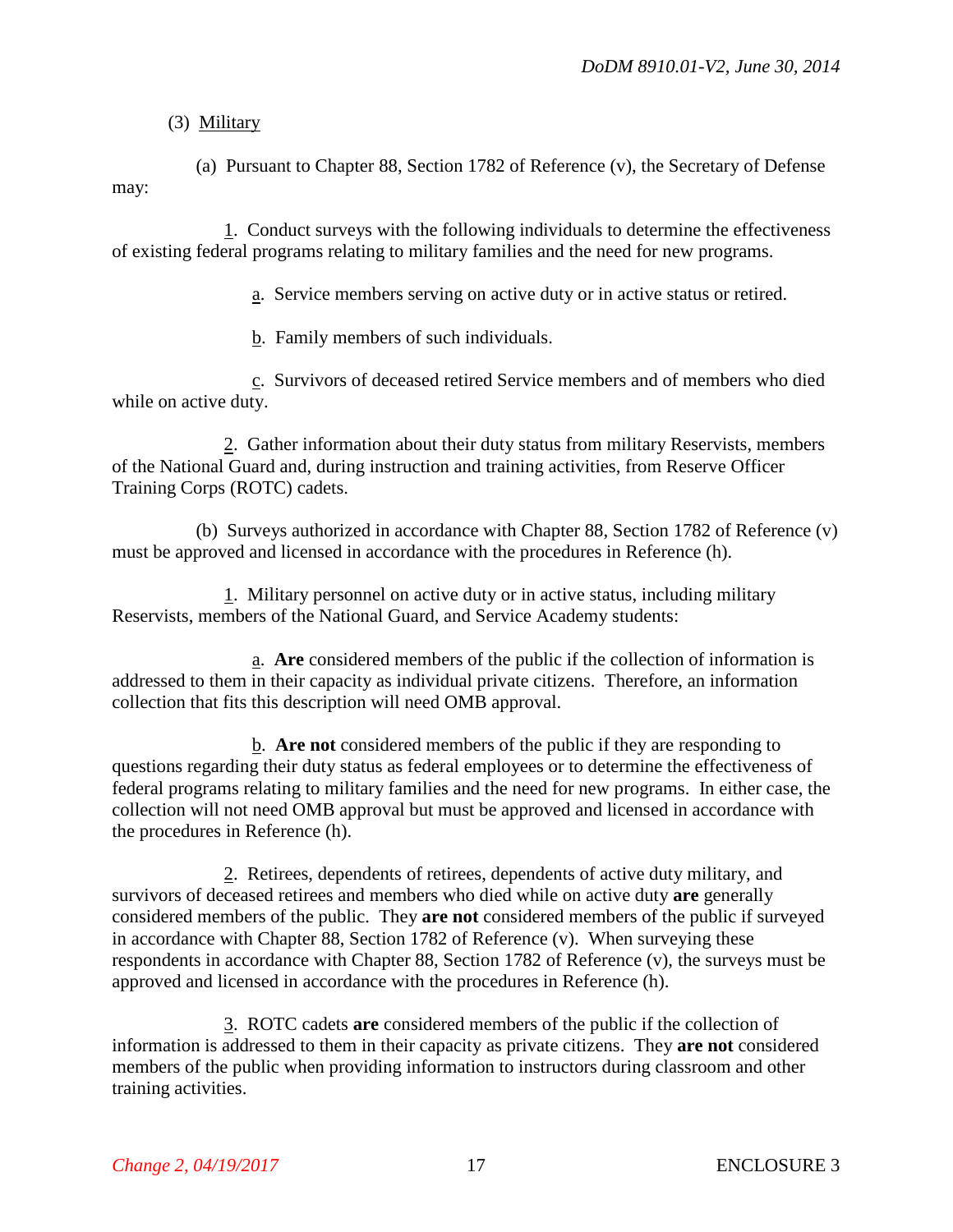## (4) Contractors

(a) Individuals under contract to provide a service to the DoD or other entities of the Federal Government are considered members of the public for public information collection purposes, and OMB approval is required to collect information from them. Contractors are not federal employees, but employees of their company.

(b) If the DoD sponsors, endorses, may benefit from, or has a direct interest in the information collection results, or is the recipient of the data collected from a survey conducted by a contractor, then the collection requires OMB approval.

1. The collection must be licensed if an OSD or DoD Component dictates the questions, specifies what data will be asked of the public, or in any way influences the data parameters, or if the name of the Federal Government or OSD or DoD Component is invoked in any way.

2. If in providing the information requested, the contractor devises his or her own questions, and uses them solely to construct the response to the government, then the collection is not considered a collection of information from the public for the government and does not require approval from OMB.

3. Public endorsement by an OSD or DoD Component of a public information collection to be carried out by a private party in order to serve an OSD or DoD Component's needs may cause DoD to appear to sponsor the information collection (particularly if the OSD or DoD Component reviews and comments upon the information collection during its consideration of whether to endorse it), and thus obligate the government agency to seek and obtain OMB approval before the private party implements the information collection.

4. An OSD or DoD Component is considered to be the sponsor of information collection requests that request a person disclose information to other persons - third persons or the public. For example, a DoD Component requests overseas citizens provide voter registration information to the States.

(5) Foreign Nationals. Foreign nationals are considered members of the public.

(a) The PRA does not differentiate between collections of information by the place in which they are conducted or sponsored or by the respondent's national origin. The general rule is that public collections of information require OMB approval pursuant to Reference (e) even though all or some of the respondents may be foreign nationals or entities in their country of origin.

(b) The United States may ask other nations for information. Such requests between sovereign nations are not covered by the PRA and do not require OMB approval. Nevertheless, OMB approval must be obtained if another government conducts a collection of information to comply with the request of the United States. Under these circumstances, the collection is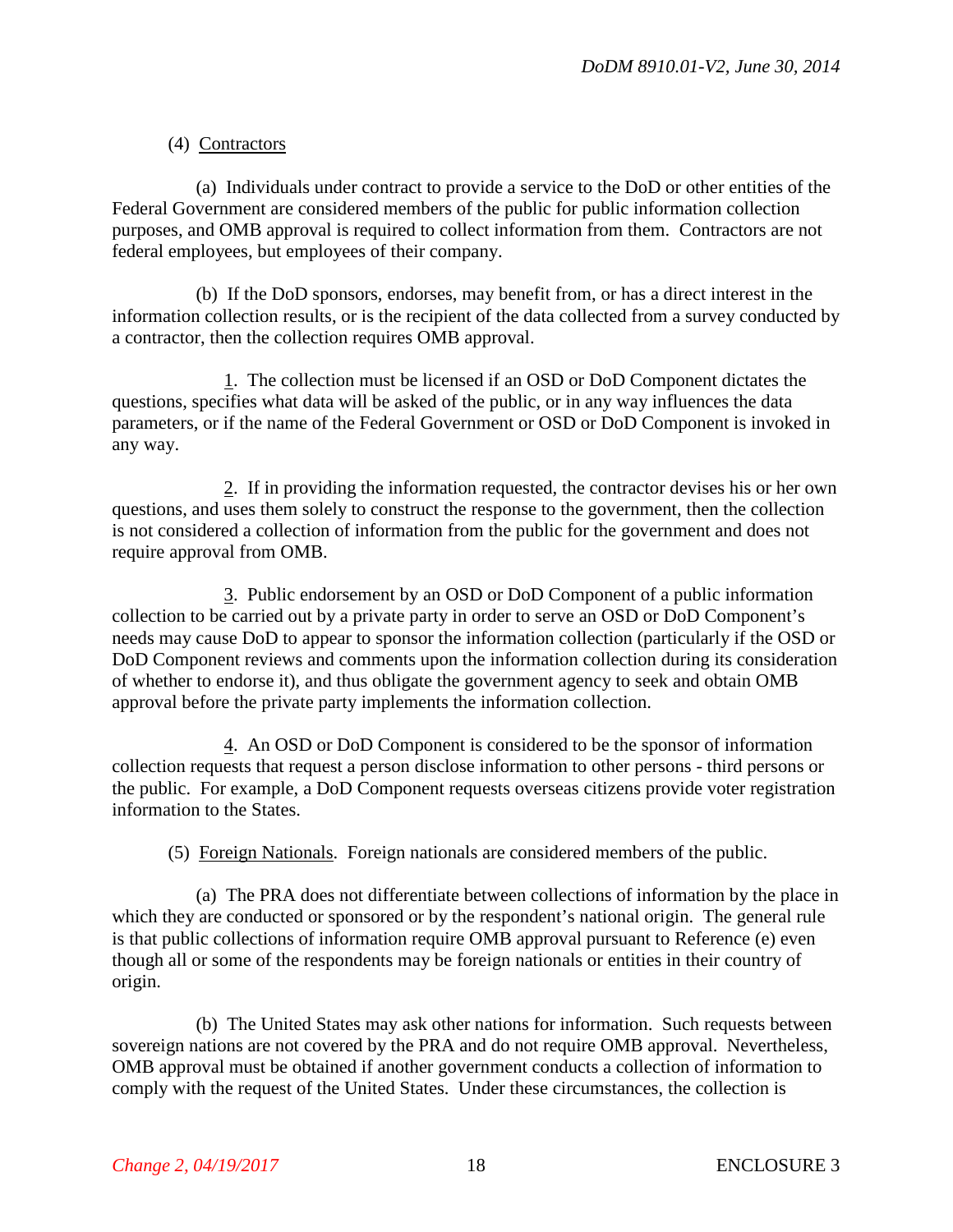sponsored by the U.S. Government agency making the request and needs to be approved by OMB.

#### c. Public Protection

(1) The public protection clause of Reference (e) gives protection to respondents in cases of improper information collection. Notwithstanding any other provision of law, no person will be subject to penalty for failing to comply with a collection of information subject to Reference  $(e)$  if:

(a) The collection of information does not display a currently valid OMB control number;

(b) The DoD fails to inform the potential respondent that they are not required to respond unless the collection displays a currently valid OMB control number; or

(c) The DoD has imposed a collection of information as a means for providing or satisfying a condition for the receipt of a benefit or the avoidance of a penalty and a currently valid OMB control number is not displayed. The federal agency will not treat a person's failure to comply, in and of itself, as grounds for withholding the benefit or imposing the penalty.

(2) All public information collection instruments (websites, forms, surveys, etc.) must contain an ADN. A sample ADN is available at Reference (i). This disclosure notice is required pursuant to the public protection provisions of Reference (e).

(a) The public protection provision requires DoD to display a currently valid OMB control number and inform respondents that notwithstanding any other provision of law, no person will be subject to any penalty for failing to comply with a collection of information if it does not display a currently valid OMB control number.

(b) Other information on the burden hours and where the public may address comments concerning the burden is included in the disclosure notice.

(c) The public protection provision creates a legal responsibility for DoD and provides an affirmative legal defense for public respondents. If the public information collection does not display a valid OMB control number as evidence that the collection has been reviewed and approved by OMB, DoD may not impose any penalty on the public respondent who fails to comply or respond with the public information collection.

(d) An ADN must be placed on copies of public information collections printed or reproduced after July 1, 1988.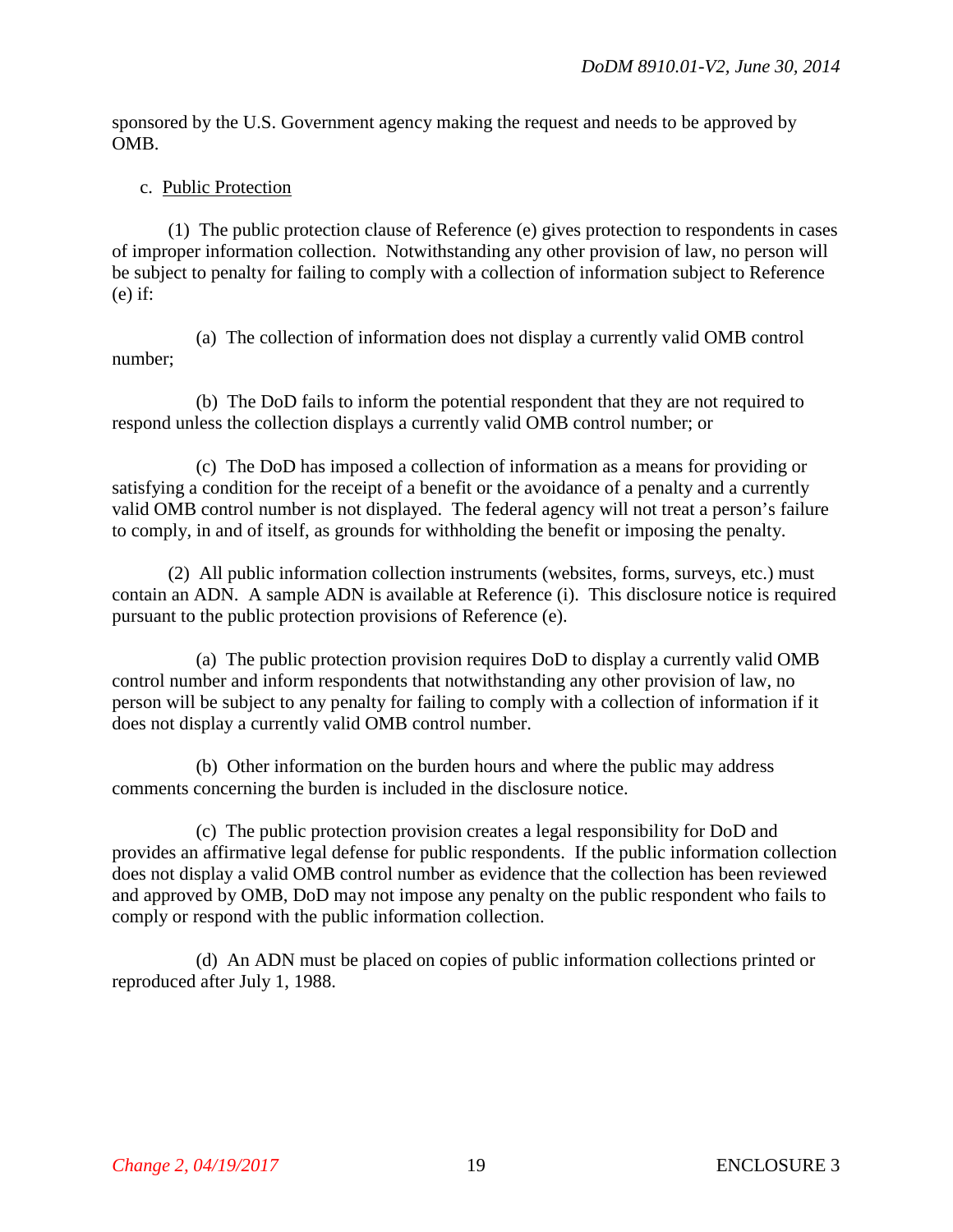## 8. EXEMPTIONS AND ITEMS NOT CONSIDERED PUBLIC INFORMATION **COLLECTIONS**

a. Exemptions. Public information collections that do not require OMB approval include:

(1) Public Information Collections Addressed to Nine or Fewer Persons. Collections addressed to nine or fewer persons within a 12-month period do not require OMB approval. However, public collections addressed to all or a substantial majority of an industry (e.g., Navy shipyards), even if less than nine, do require OMB approval.

(2) Exempt Collections of Information. Exempt collections of information are those conducted:

(a) During the conduct of a federal criminal investigation or prosecution, or during the disposition of a particular criminal matter.

(b) During the conduct of a civil action to which the United States is a party, or during the conduct of an administrative action, investigation, or audit involving a government agency against specific individuals or entities;

(c) By compulsory process pursuant to sections 41 and 1311 of Title 15, U.S.C. (Reference (w)); or

(d) During the conduct of intelligence activities, or during the conduct of cryptologic activities that are communications securities activities.

b. Items Not Considered Public Information Collections. Items not considered public information collections for purposes of the PRA may include:

(1) Affidavits, oaths, affirmations, certifications, receipts, changes of address, consents, or acknowledgments, provided that they entail no burden other than that necessary to identify the respondent, the date, the respondent's address, and the nature of the instrument. By contrast, a certification would likely involve the collecting of information if it were conducted as a substitute for a collection of information, to collect evidence of, or to monitor compliance with regulatory standards. Such a certification will require OMB approval as it will generally entail burden in addition to that necessary to identify the respondent, date, and nature of the instrument.

(2) Samples of products or of any other physical objects. This category includes requests for information that is already available in a form suitable for distribution and is provided in that form to all requesters. However, the request is a collection of information if the information will be compiled.

(3) Facts or opinions obtained through direct observation by an employee or agent of the sponsoring OSD or DoD Component or through non-standardized oral communication in connection with such direct observations.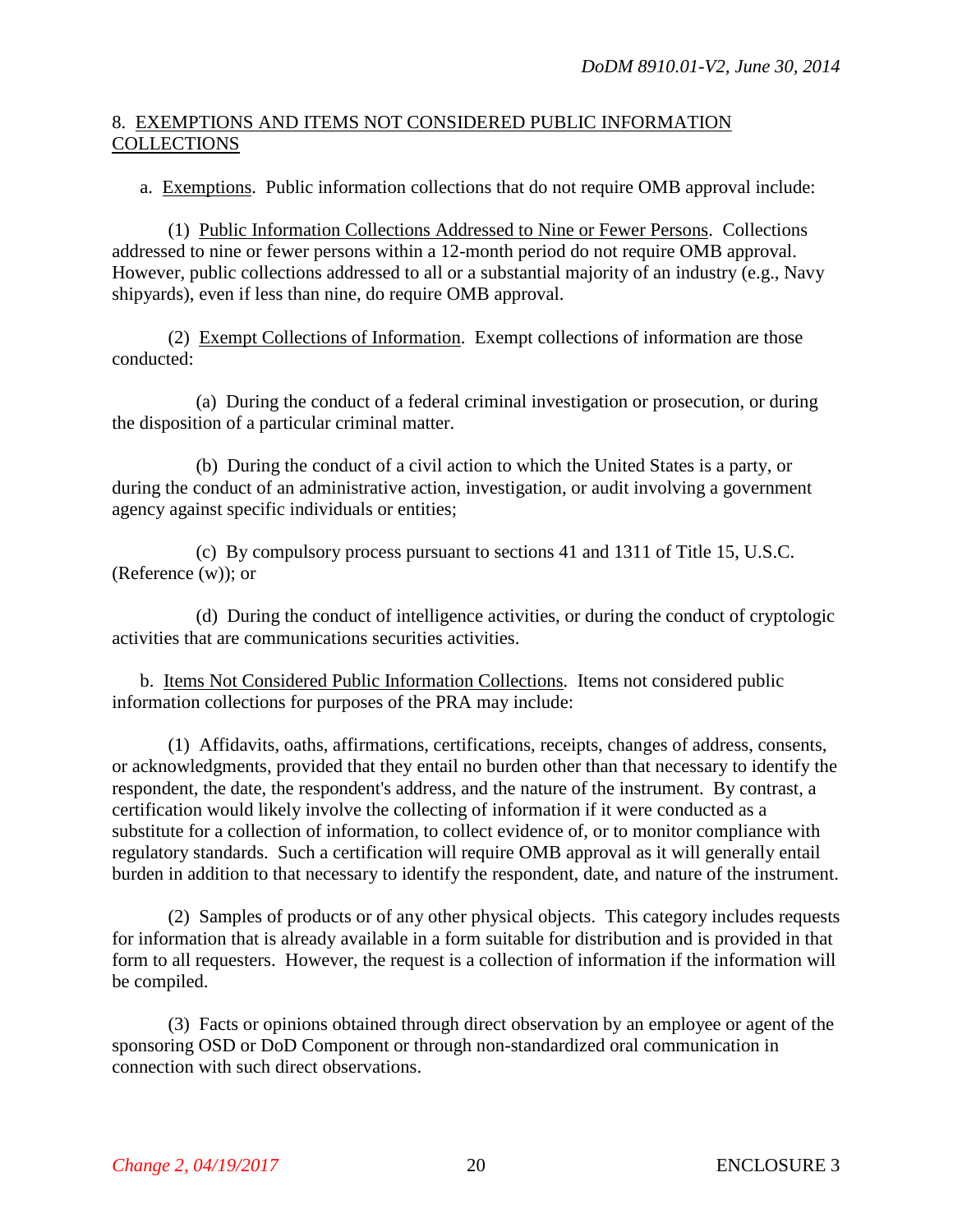(4) Facts or opinions submitted in response to general solicitations of comments from the public, published in the Federal Register or other publications, provided that no person is required to supply specific information pertaining to the respondent, other than that necessary for self-identification, as a condition to the OSD or DoD Component's full consideration of the comment.

(5) Facts or opinions, obtained initially or in follow-up requests, from individuals (including individuals in control groups) under treatment or clinical examination in connection with research on, or prophylaxis to prevent, a clinical disorder; direct treatment of that disorder; or the interpretation of biological analyses of body fluids, tissues, or other specimens; or the identification or classification of such specimens. This includes medical records established as a result of this type of action.

(6) A request for facts or opinions addressed to a single person.

(7) Examinations designed to test the aptitude, abilities, or knowledge of the persons tested and the collection of information for identification or classification in connection with such examinations.

(8) Facts or opinions obtained or solicited at, or in connection with, public hearings or meetings.

(9) Facts or opinions obtained or solicited through non-standardized follow-up questions designed to clarify responses to approved collections of information.

(10) Comparable items to those described above as designated by OMB. OMB has the authority to determine that a particular activity does not constitute a collection of information, provided that the activity is comparable to the nine items described above, and that the classification of the activity as not constituting a collection of information would not defeat the purpose and intent of the PRA.

(11) Collections of information from DoD civilian employees within the scope of their employment (includes all the tasks performed to accomplish the job they perform for the OSD or DoD Component), unless the results are to be used for general statistical purposes.

(12) A request for facts or opinions addressed to Service members serving on active duty or in active status or retired, family members of such members, and survivors of deceased retired members and of members who died while on active duty, when being surveyed in accordance with Chapter 88, Section 1782 of Reference (v).

(13) Collections of information conducted for advertising and market research targeted at prospective recruits for the Military Services and those who may influence prospective recruits that is intended to enhance the effectiveness of recruiting programs of the DoD in accordance with Section 503(a) of Reference (v).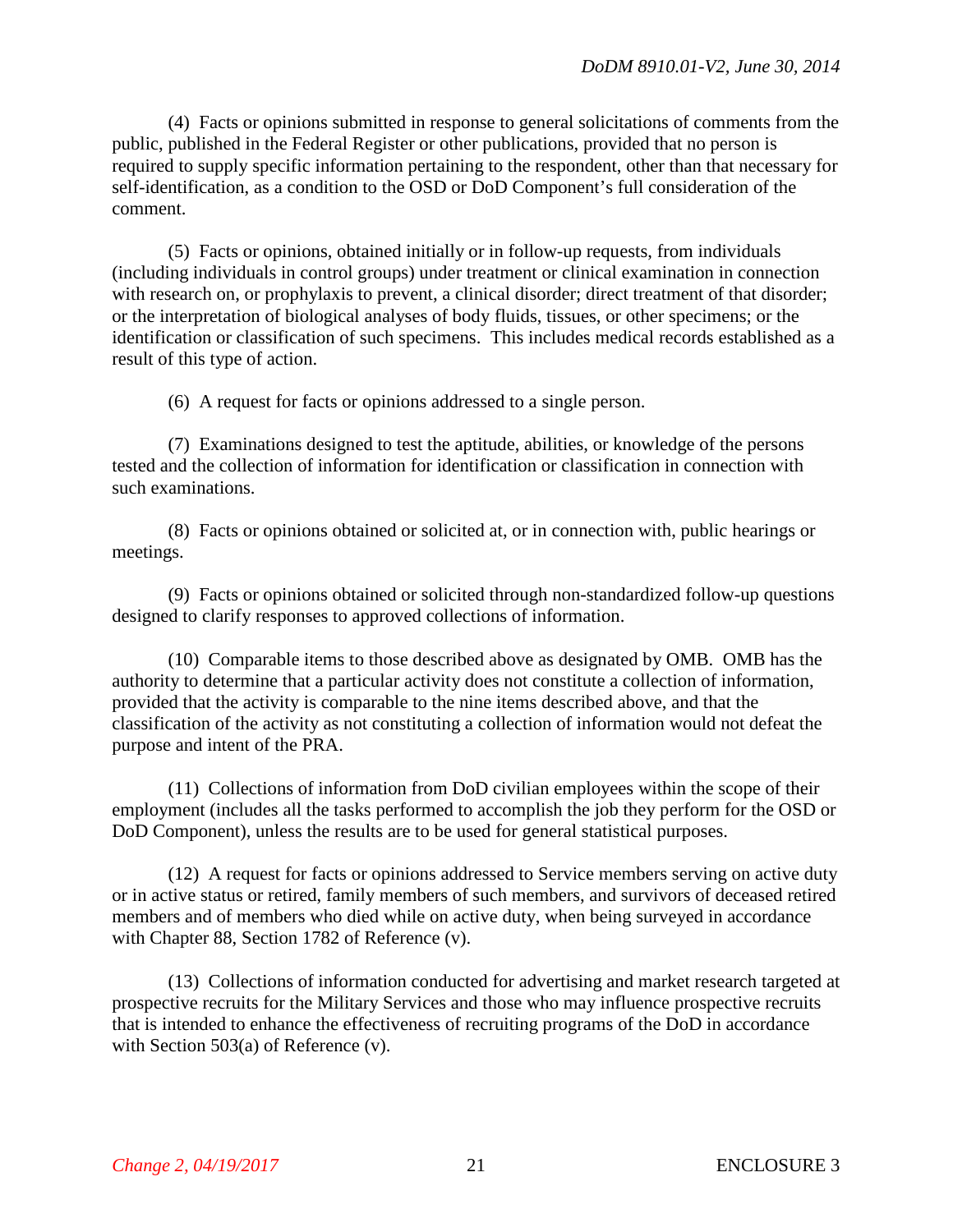## 9. ICB

a. Submission of Annual ICB. In accordance with Reference (c), the DoD Chief Information Officer (DoD CIO) approves and submits an annual comprehensive budget for all DoD public collections of information to OMB. OMB, not DoD, prescribes the procedures, format, and timeframe for the ICB submission. The DoD Clearance Officer drafts the DoD annual ICB and submits it to the DoD CIO. OSD and DoD Components may be asked to confirm burden reduction initiatives. Otherwise, OSD and DoD Components do not have requirements in the completion of this task.

b. What is the ICB? The ICB is a projection by each federal agency of the total number of burden hours it intends to require from the public to provide it with information. It is an estimate of the time necessary for individuals, businesses, and organizations to collect, record, submit, and maintain records of information provided to the Federal Government. Federal agencies prepare ICB requests annually in response to specific direction from OMB. These requirements normally include a summarization of the fiscal years' efforts and plans to reduce the overall burden imposition on the public. The sum of all agencies' ICBs is the ICB for the Federal Government.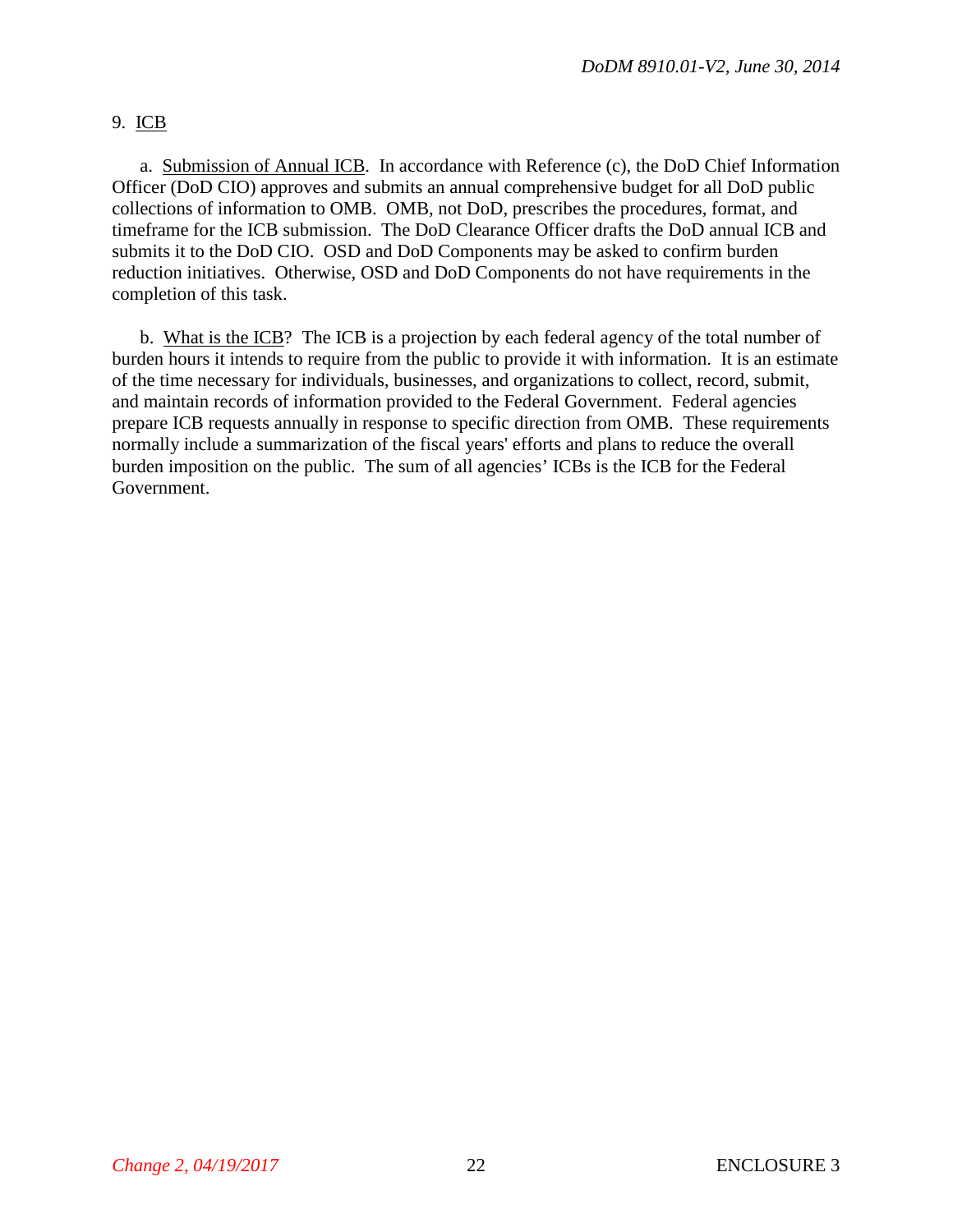## ENCLOSURE 4

## OBTAINING APPROVAL OF DoD PUBLIC INFORMATION COLLECTIONS

## 1. PROCESS TO OBTAIN APPROVAL OF DoD PUBLIC INFORMATION COLLECTIONS

#### a. General

(1) The request for OMB approval of an information collection from the public initially involves the preparation of a 60-day public information collection notice that is published in the Federal Register to alert the public that a collection of information is being considered, and to invite public comment on the proposal. This notice is forwarded through the DoD or OSD Component IMCO to the DoD ICO for publishing. The DoD or OSD Component IMCO forwards the notice to whs.mc-alex.esd.mbx.dd-dod-directives@mail.mil. Paragraph 1b of this enclosure provides more information on 60-day notices.

(a) While comment is taken on the 60-day Federal Register notice, an OMB Form 83-I, "Paperwork Reduction Act Submission" clearance package is prepared. Generally, the clearance package is prepared by the office that requires or will utilize the information, in conjunction with the OSD or DoD Component IMCO. The package is forwarded through the OSD or DoD Component IMCO to the DoD ICO for review and quality control. The DoD ICO submits the clearance package to the OMB for review and approval or disapproval.

(b) Following the 60-day public comment period, a 30-day Federal Register notice announcing that the public information collection has been submitted to OMB for review is forwarded to the Office of the Federal Register 1 week before the proposed collection will be forwarded to OMB for review and approval. The Federal Register publication process takes 1 week. The public information collection is submitted to OMB the day the 30-day notice publishes in the Federal Register. The 30-day Federal Register notice is prepared and forwarded for publication by the DoD ICO. At the close of the 30-day comment period, OMB then has at a minimum 30 days to review the clearance package and to approve or disapprove the package.

(2) Prior to submission of the clearance package, the DoD or OSD Component Forms Manager will submit requests for new or revised forms associated with the public information collection, if applicable, in accordance with Reference (s).

(3) A public information collection clearance package has three major parts:

(a) OMB Form 83-I. The OMB Form 83-I is the official application DoD submits to OMB for review of a proposed public information collection activity. A copy may be downloaded at Reference (i).

(b) Supporting Statement. A supporting statement is DoD's statutory, regulatory, and programmatic justification for the public information collection activity. Templates are located at Reference (i).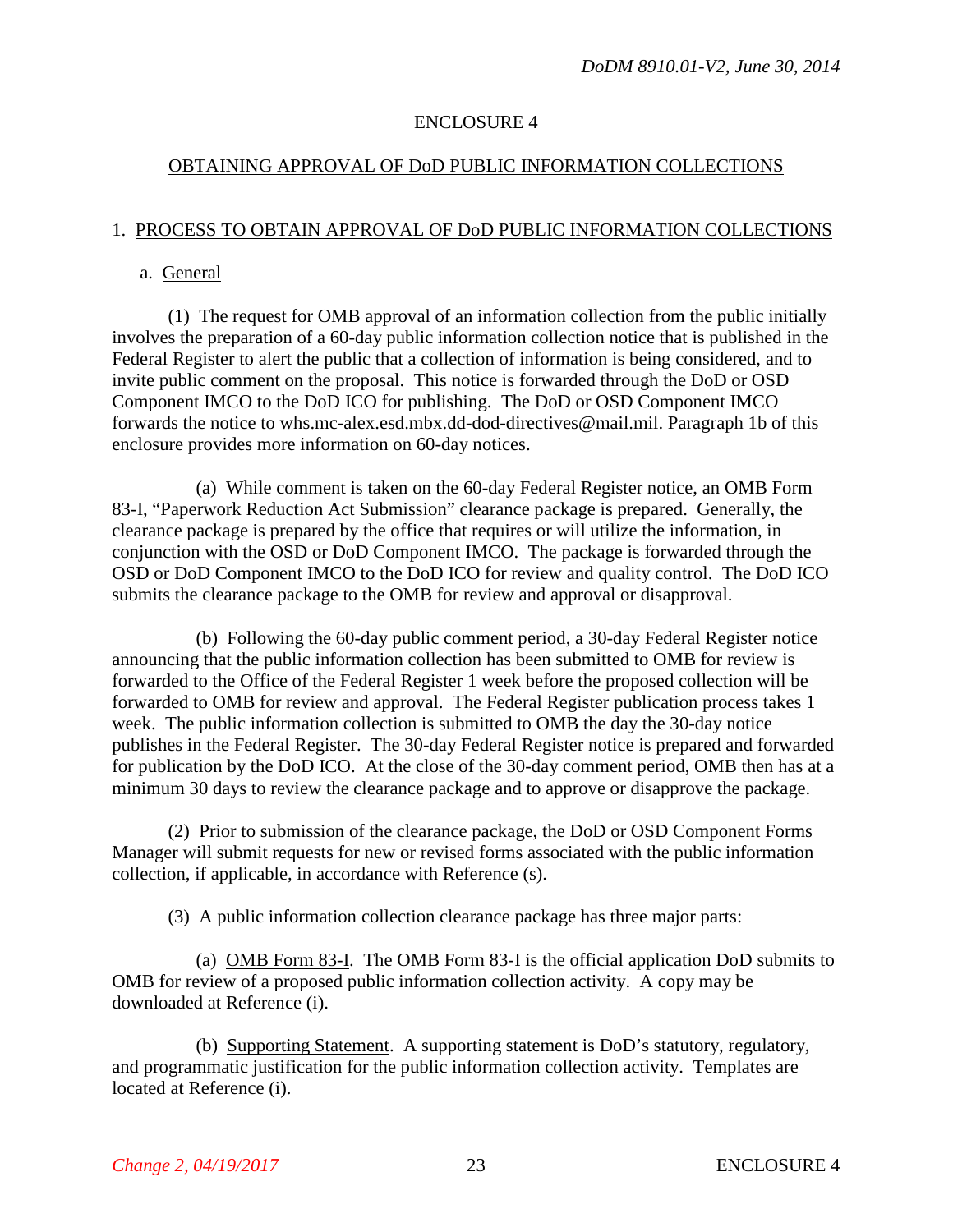(c) Supporting Documentation. Supporting documentation includes, as applicable:

1. Copies of the relevant portions of prescribing or mandating DoD issuances or statutes, etc.

2. The instrument of collection (form, survey, etc.).

3. Instructions or guidelines that accompany the instrument of collection (instructions for completing form, notification letters or e-mails, consent forms, etc.).

4. Copy of a Privacy Act system of records notice, Privacy Act statement, or Privacy Act advisory and privacy impact assessment (PIA), if required pursuant to section 552a of Title 5, U.S.C. (Reference (x)) (also known and referred to in this volume as "The Privacy Act of 1974").

5. Copy of the social security number (SSN) justification or SSN reduction plan.

6. Copy of the published 60-day Federal Register notice.

(4) The clearance package for any collection of information contained in a proposed rule is to be submitted to OMB on or before the day that the notice of proposed rulemaking (NPRM) is submitted to OMB for review. A copy of the proposed rule is to be included in the package. The notice in the preamble to the NPRM is to include both the information required in the 60 day and 30-day Federal Register notices. Sample language is available at Reference (i). The language in the preamble of the NPRM is to direct public comments to the OMB Desk Officer reviewing the rule and the collection of information.

b. Federal Register Notices. Reference (e) requires the publication of two notices in the Federal Register when establishing a public information collection. Templates are located at Reference (i).

(1) 60-Day Federal Register Notice

(a) The first notice is prepared and forwarded for publication by the requesting OSD or DoD Component at least 90 days in advance of submission of the clearance package to OMB for approval. If the DoD public information collection is contained in a proposed rule, the clearance package will be forwarded to OMB for review and comment no later than the day the NPRM is submitted to OMB.

(b) This notice alerts the public that a public information collection is being considered, and invites comments regarding certain aspects of the proposal. Comments on the 60-day notice go to the requesting DoD or OSD Component for consideration in developing the final proposal.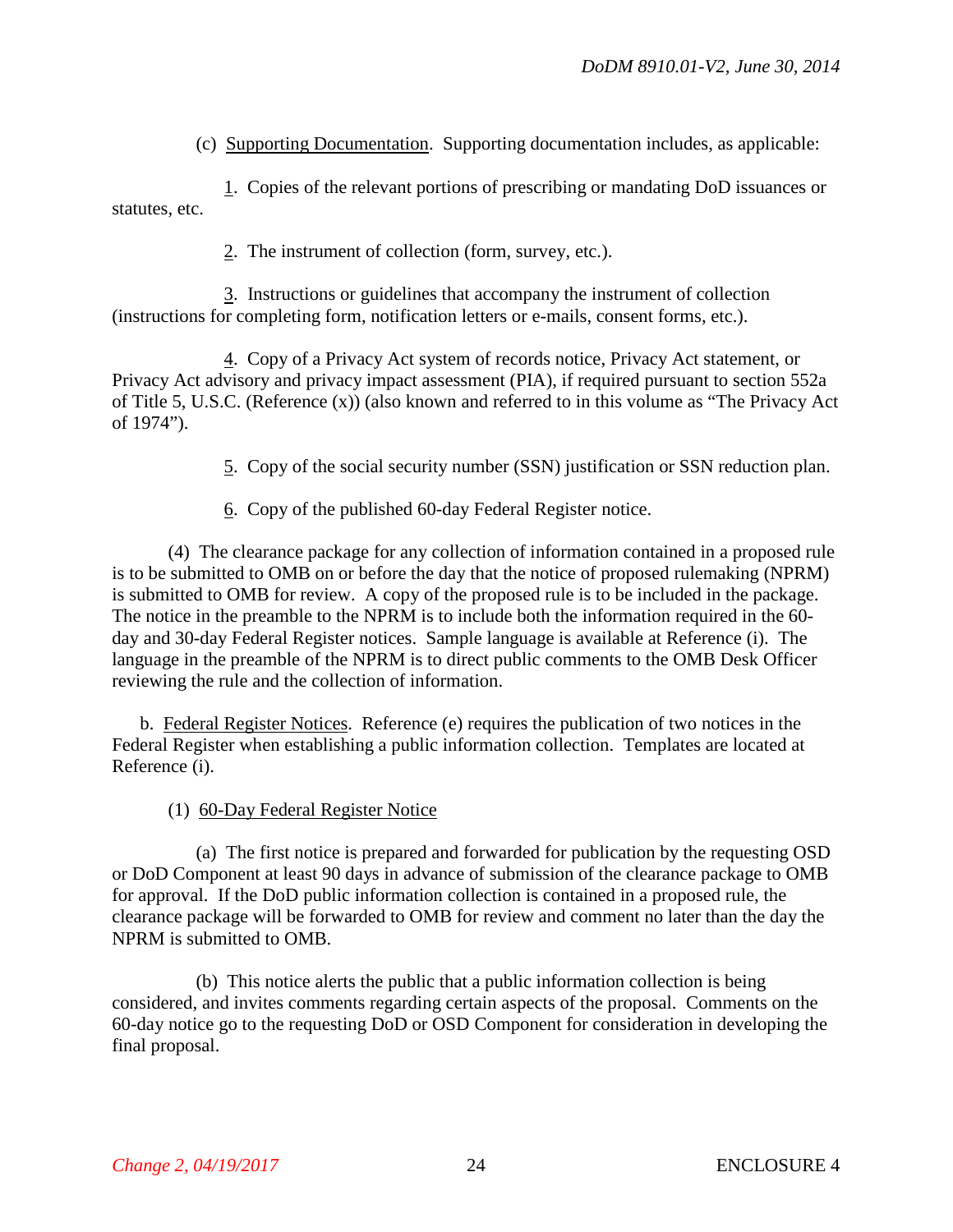(c) Comments on the 60-day notice are addressed in Item 8 of the supporting statement contained in the OMB 83-I package that goes to OMB for review and approval.

(d) OSD and DoD Component IMCOs and action officers can monitor and review comments by accessing the Federal Docket Management System electronic document through www.regulations.gov. Entering the docket ID assigned to the 60-day notice in the search box will bring up the electronic docket containing the published notice and comments submitted against the notice.

(e) A 60-day notice is valid for 1 year from the date of publication in the Federal Register. If a public information collection package has not been submitted to OMB within this 1 year period, another 60-day notice must be published in the Federal Register before the clearance package can be submitted to OMB.

(2) 30-Day Federal Register Notice. The second notice, offering a 30-day comment period is prepared and forwarded for publishing by the DoD ICO a week before the clearance package is submitted to OMB. This notice solicits comments on the proposed information collection. Comments on the 30-day notice go to the OMB desk officer reviewing the clearance package.

c. Preparation of the OMB 83-I Clearance Package. OSD and DoD Components must refer to the requirements as defined in OMB Form 83-I INST, "Instructions for Requesting OMB Review Pursuant to the Paperwork Reduction Act." Additional block by block instructions for completing the OMB Form 83-I are at Reference (i).

d. Preparation of the Supporting Statement. A supporting statement must be submitted with each OMB 83-I clearance package. The supporting statement outline, which must be adhered to when completing an OMB 83-I package, is at Reference (i). Each topic being addressed will be identified with the title of the topic in the outline; e.g., "1. Need for the Information Collection" or "2. Use of Information." When a topic does not relate to the public information collection request, the action officer will enter the title of the topic, state "this section does not apply," and briefly explain why. The action officer cannot simply enter "Not applicable."

e. OMB 83-I Clearance Package Process. When the OMB 83-I clearance package has been developed, the entire package goes through the following steps:

(1) Clear Through OSD or DoD Component IMCO. The action officer will submit the original signed OMB 83-I clearance package in electronic media to the OSD or DoD Component IMCO who will conduct a thorough review, ensuring that the entire proposal is complete and correct. Any errors that are correctable at the OSD or DoD Component IMCO level must be corrected before forwarding the package to the DoD ICO.

(a) OSD or DoD Component IMCOs will electronically transmit the clearance package to the DoD ICO. The DoD or OSD Component IMCO will submit the clearance package to the following account: whs.mc-alex.esd.mbx.dd-dod-directives@mail.mil. Submissions on the "created" list in OMB's ROCIS system sit in a review portion of the system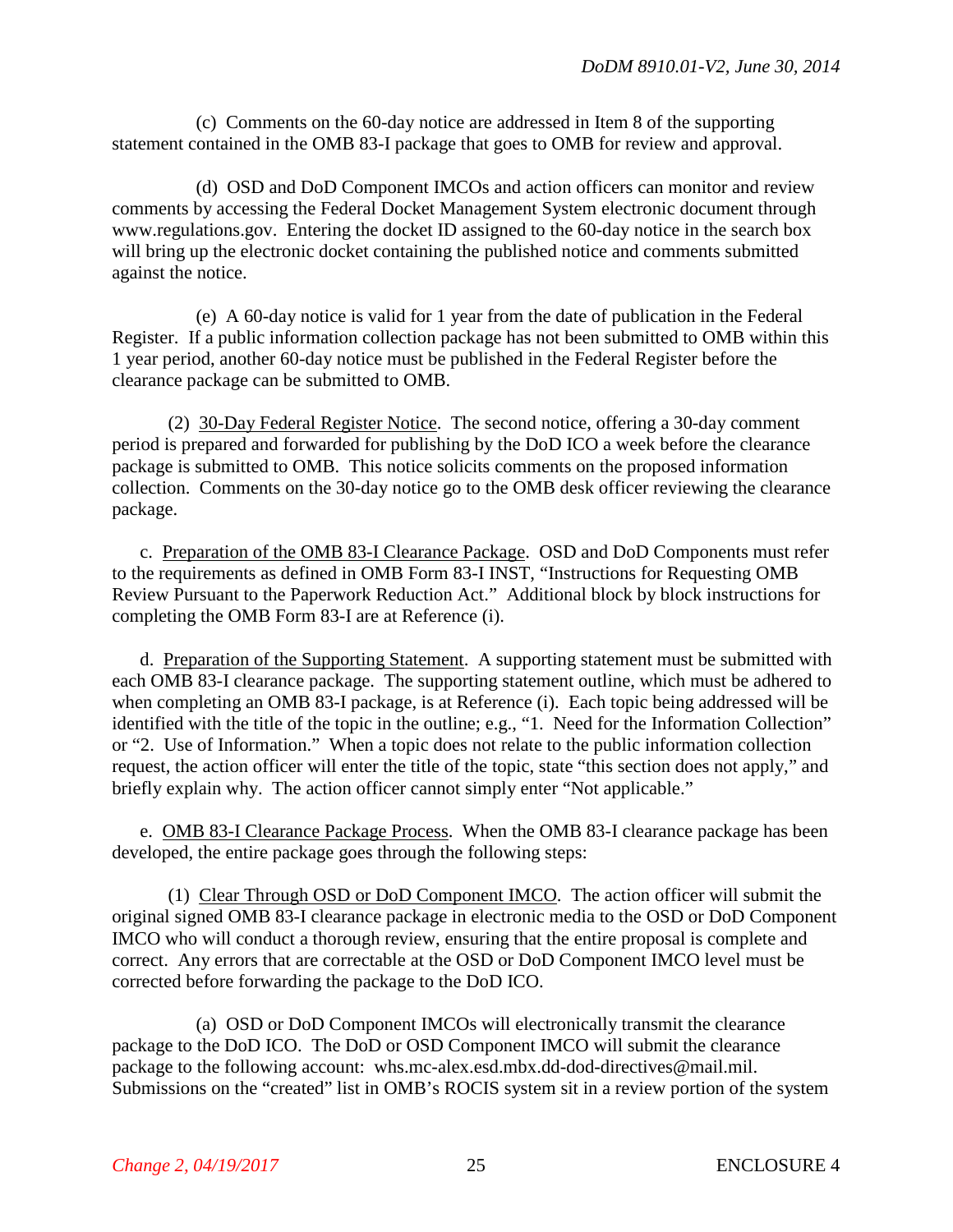for the DoD ICO's review, and are not yet officially submitted to OMB. Corrections to submissions on the "created" list will be worked outside of the ROCIS system.

(b) OSD or DoD Component IMCOs must not digitize (by scanning or by electronic conversion) the entire package as one file. Separate parts of the clearance package are uploaded into multiple locations in the OMB electronic PRA module.

(c) OSD or DoD Component IMCOs will provide a word processing file of the supporting statement. Most corrections by the DoD ICO are to the supporting statement. All corrections will be discussed with the OSD or DoD Component IMCO. The DoD ICO will return a supporting statement if extensive corrections are required.

(2) Compliance. Additionally, prior to submitting the OMB 83-I package, the OSD or DoD Component IMCO must ensure the collection complies with:

(a) Privacy Requirements. If the public information collection requires the provision of personal identifying information, coordination with an OSD or DoD Component Privacy Official is required for a determination of compliance with Reference (m). The OSD or DoD Component Privacy Official's review must include:

1. Statement of compliance with the Privacy requirements.

2. Required corrections to bring the collection into compliance with the Privacy requirements.

3. Review of a Privacy Act statement or Privacy Act advisory.

4. Review of PIA, if required.

5. Review of justification or reduction plan for the collection of the SSN.

(b) Data Security Requirements. The OSD or DoD Component chief information officer reviews the public information collection to ensure it complies with data protection and use requirements in References (o) through (q).

(c) Records Management Requirements. The OSD or DoD Component Records Officer reviews the public information collection to ensure the appropriate National Archives and Records Administration approved records schedule and disposition have been identified for the records in accordance with Chapter 31 of Reference (e).

(d) Survey Review Requirements. If the instrument of collection is a survey, action officers will follow procedures in Reference (j). DMDC*OPA* will ensure the OSD or DoD Component has followed the OMB guidance on statistical information collections located at Reference (i).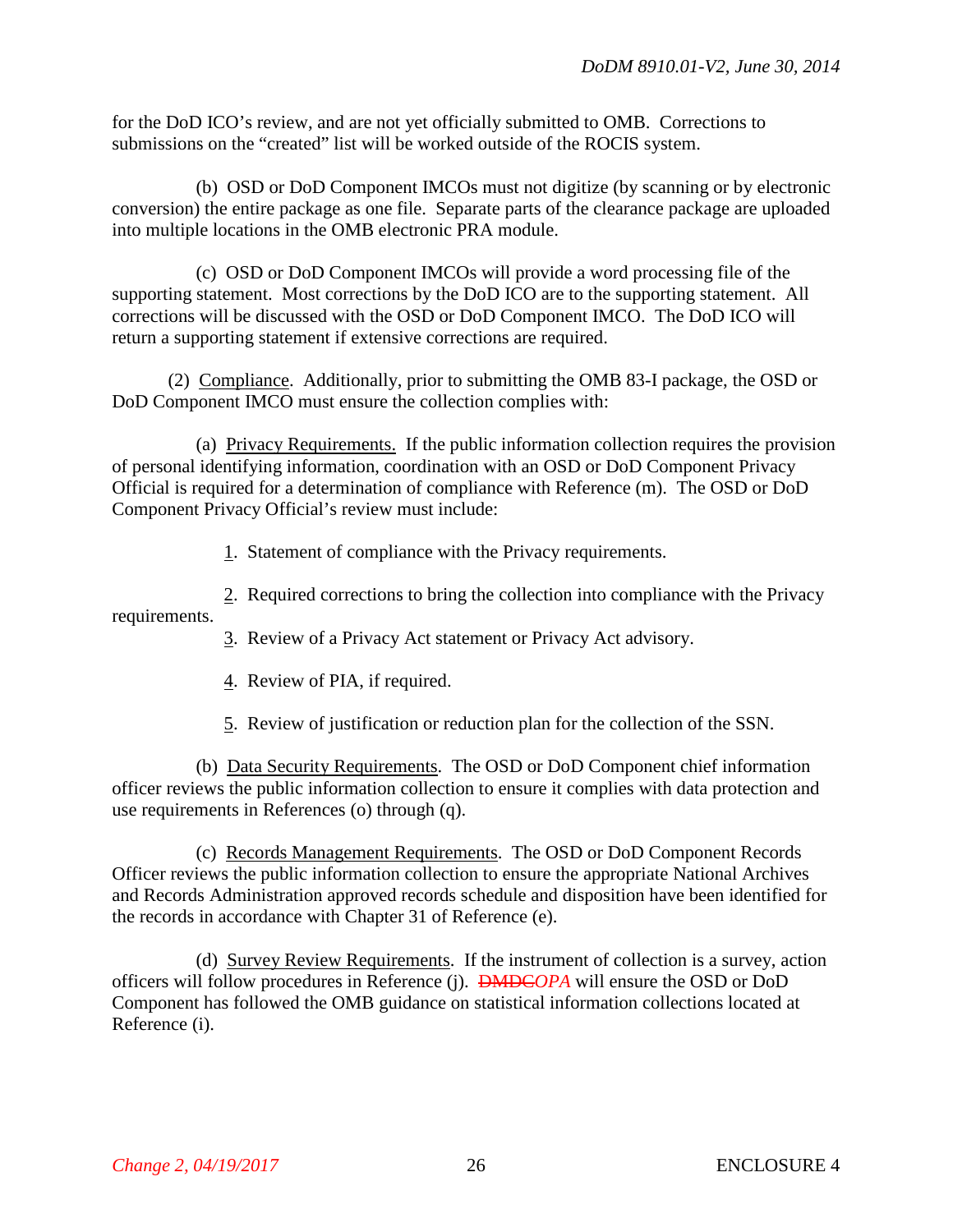(e) Protection of Human Subject Requirements. If the public information collection is DoD research involving human subjects, an exemption determination or Institutional Review Board approval is required in accordance with Reference (r).

(f) Forms Management Requirements. If the instrument of collection must be controlled as a form, action officers will follow the procedures in Reference (s).

(g) DoD Internal Information Collection Requirements. If the information is also collected from OSD and DoD Components or other federal agency employees, the requesting OSD or DoD Component will, in addition to the OMB approval process, obtain a cost estimate and coordinate with responding OSD and DoD Components and other federal agencies in accordance with the procedures in Reference (h). Cost for the public collection is provided in the supporting statement.

(h) Office of General Counsel Review Requirements. If the public information collection is sensitive, of high interest, or political in nature, the action officer must consult with the OSD or DoD Component General Counsel.

(i) Coordination Summary Sheet. Coordination with officials having oversight of the requirements in paragraphs e.(2)(a) through e.(2)(h) of this section is captured on the OMB 83-I (Sup), "Paperwork Reduction Act Submission Coordination Summary Sheet." The OMB 83-I (Sup) is available at Reference (i).

(3) Supporting Statement. The OSD or DoD Component IMCO must:

(a) Check the supporting statement for the information need, use, and existence of duplicative information collections.

(b) Ensure that the use of electronic information collection techniques has been addressed in the supporting statement.

(c) Check that the OSD or DoD Component has the authority to promise confidentially and that appropriate protections are in place to protect the data, if a respondent provided an assurance of confidentially in the supporting statement. The Privacy Act of 1974 does not provide OSD or DoD Components authority to provide an assurance of confidentially. The Privacy Act allows OSD and DoD Components to provide for the protection of the data to the extent permitted by law.

(d) Ensure that the burden hour calculations are fully explained and supported in the supporting statement.

(4) DoD Forms. The OSD or DoD Component IMCO:

(a) Reviews the proposed public information collection to determine if the instrument of collection must be controlled as a form in accordance with Reference (s).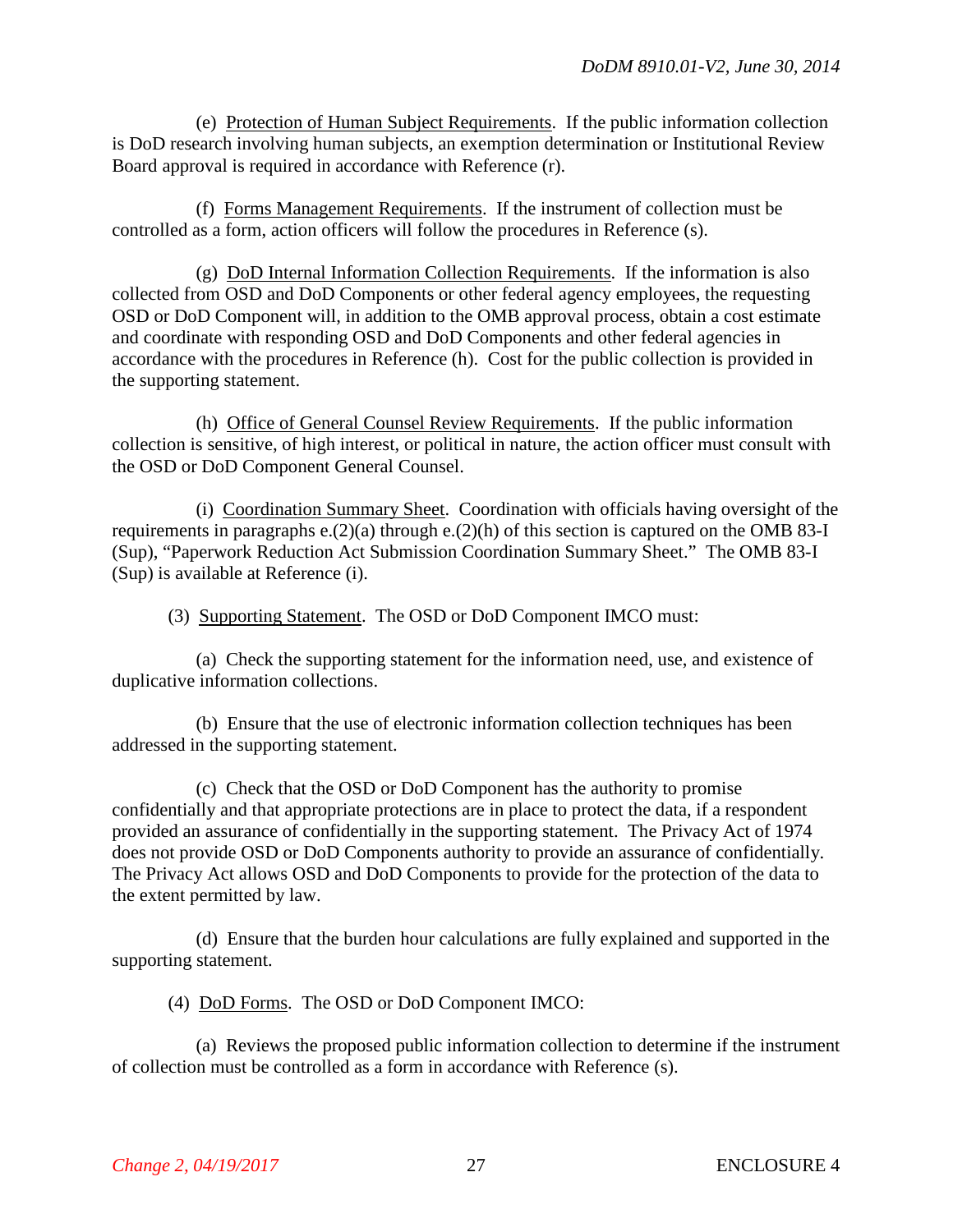(b) Consults with the Component Forms Manager.

(c) Ensures the form has provisions for displaying the OMB control number and expiration date in the upper right corner, and the ADN, as required by Reference (f).

(d) Ensures the form has been coordinated and is in a final draft format prior to submitting the OMB 83-I package.

(e) Ensures the form has undergone usability testing before or during the comment period for the 60-day public information collection notice. OMB guidance is available on Reference (i).

(5) Surveys. The OSD or DoD Component IMCO checks survey instrument(s) for consistency and ensures they do not collect the SSN. Action officers will request assistance from the DMDC *OPA* survey experts on the technical and scientific aspects of a survey as part of the required review of a public information collection classified as a survey. The OSD or DoD Component IMCO will check the survey for compliance with Reference (j).

(6) Submission to DoD ICO for Review. The DoD ICO reviews all DoD public information collection packages before they are submitted to OMB. They are checked for, among other things, completeness of the OMB 83-I package, practical utility of the information collected, duplicative information requirements, and clarity of the explanation of the burden estimates. If there is a problem with the material submitted, the DoD ICO will contact the OSD or DoD Component IMCO for the office submitting the package in an attempt to resolve the problem. If the problem cannot be resolved in this manner, the package will be returned with a written explanation.

(7) Submission to OMB

(a) OMB Criteria. Depending on the type of public information collection activity proposed, OMB may review it with varying degrees of depth. Reference (i) provides examples of typical issues raised by OMB.

(b) Public Access. To enable the public to participate in and provide comments during the clearance process, OMB will make its files available for public inspection. Requirements to provide materials to the public may be modified or waived by OMB to the extent that such public participation in the approval process would:

1. Defeat the purpose of the collection of information;

2. Jeopardize the confidentiality of proprietary, trade secret, or other confidential information;

3. Violate State or federal law; or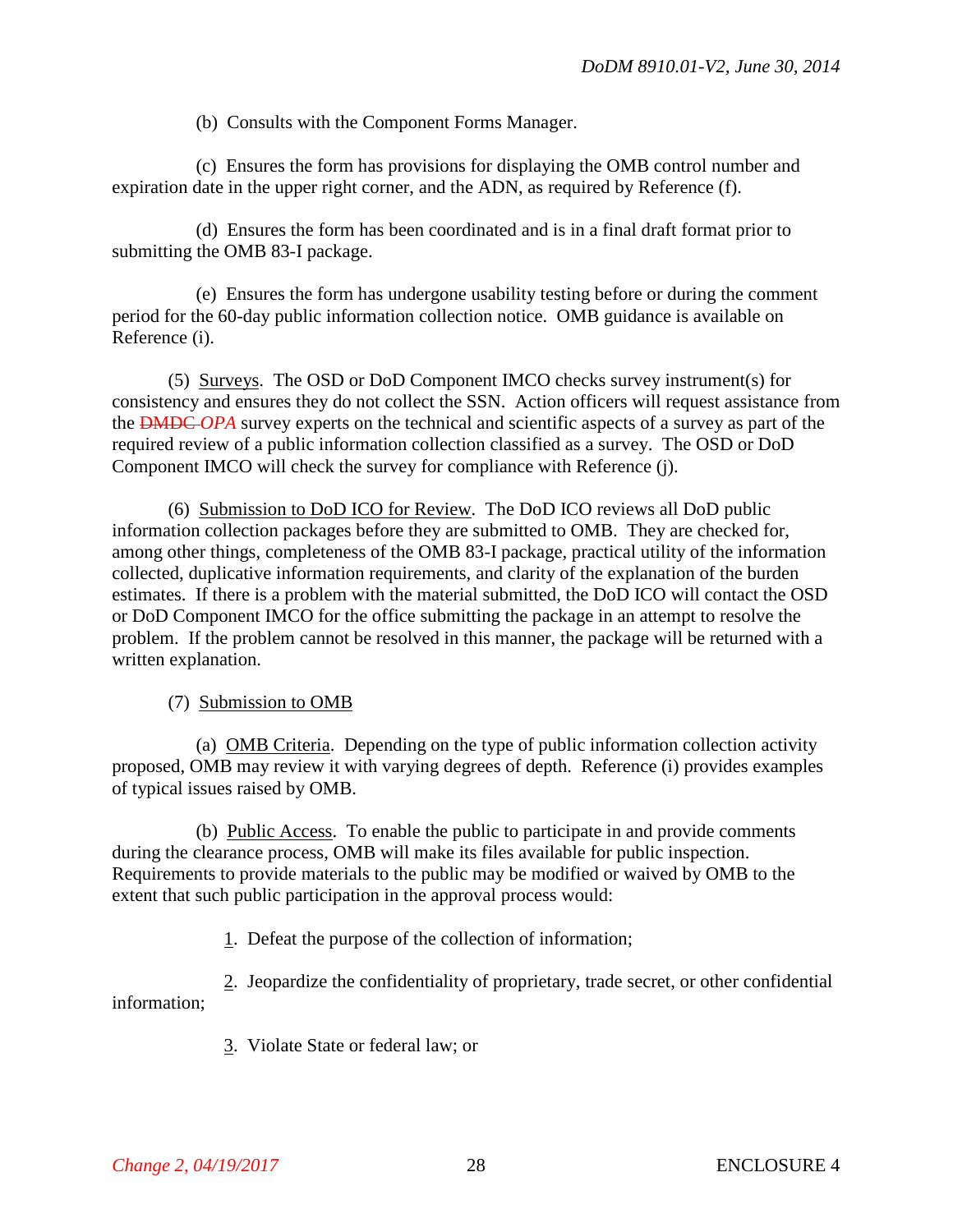4. Substantially interfere with the DoD's ability to perform its statutory obligations. Accordingly, the OSD or DoD Component IMCO will make sure that any material that cannot be disclosed to the public is excluded from the OMB 83-I package and advise the DoD ICO of this when the package is forwarded.

## (c) OMB Approval or Disapproval

1. OMB has 60 days to review and take action on a public information collection request. The OMB review period begins when OMB receives the public information collection request. The public information collection is submitted to OMB the day the 30-day notice publishes in the Federal Register. OMB cannot take action on the public information collection request until the 30-day public comment period passes. OMB then has an additional 30 days to review the public information collection request. OMB will either:

- a. Approve the public information collection package;
- b. Approve it on a conditional basis;
- c. Return it for revision; or
- d. Disapprove it.

2. If OMB does not act within 60 days, DoD may request that OMB assign a control number, valid for a period not to exceed 1 year.

3. If the public information collection request is approved, OMB assigns an OMB control number, normally valid for a period not to exceed 3 years, and notifies the DoD ICO.

(d) Approval Notification. The DoD ICO receives written notification from OMB, and forwards this notification to the OSD or DoD Component IMCO. The OSD or DoD Component IMCO distributes the OMB notification to the action officer in the sponsoring OSD or DoD Component for the public information collection.

(e) Appeal Provisions. If OMB disapproves a public information collection and the OSD or DoD Component wants to appeal the decision, the respective OSD or DoD Component IMCO and DoD ICO will be consulted to determine the best course of action.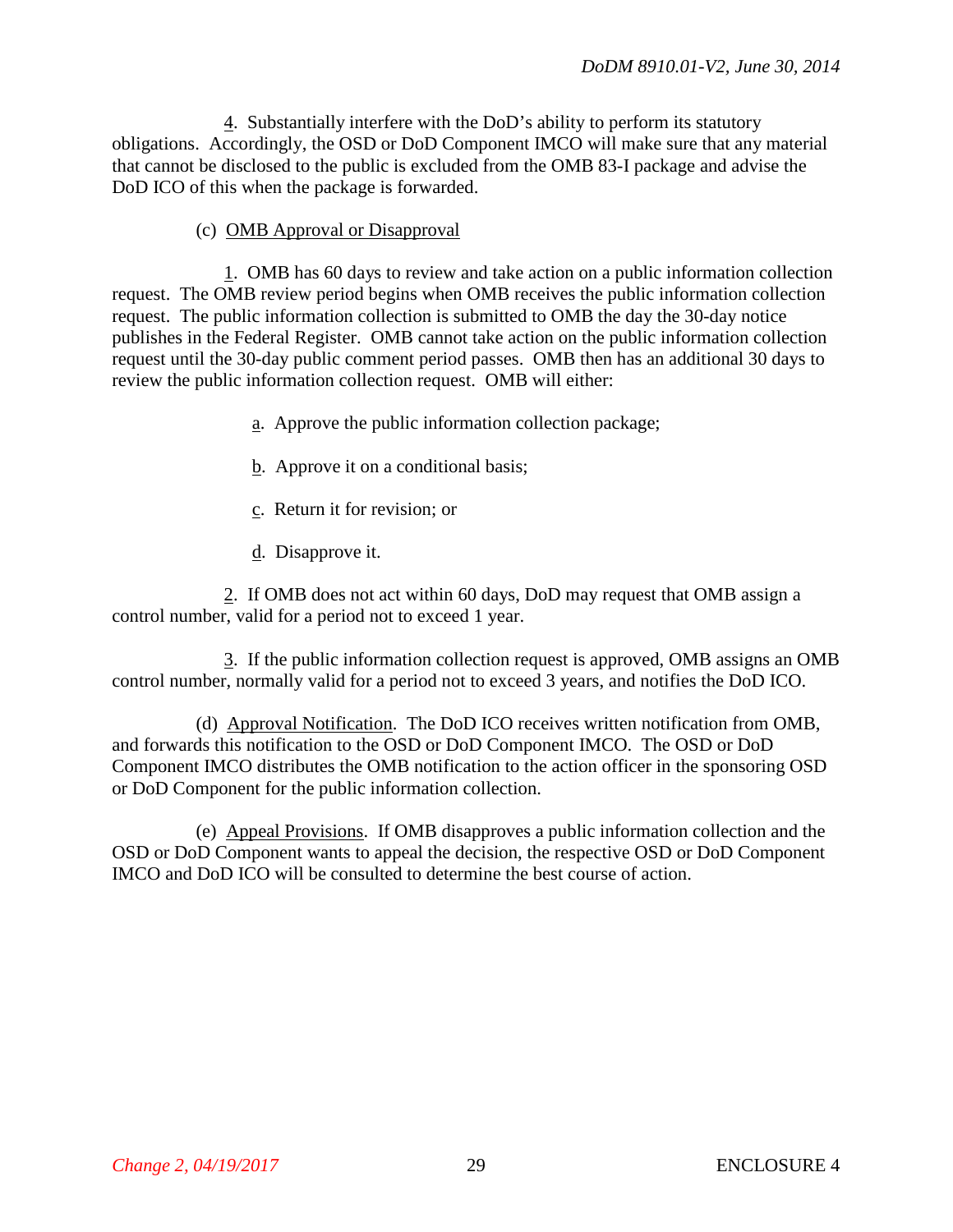## 2. PROCEDURES TO REVISE OR EXTEND PREVIOUSLY APPROVED DoD PUBLIC INFORMATION COLLECTIONS

a. Major Revisions or Extensions. Major revisions or extensions must be done by submitting another public information collection package.

b. Minor Revisions. Minor revisions can generally be done by submitting an OMB Form 83-C, "Paperwork Reduction Act Change Worksheet." This form will be prepared and processed by the DoD ICO in conjunction with the OSD or DoD Component IMCO and the sponsoring OSD or DoD Component. Minor revisions do not substantially modify a collection of information. A minor revision would include reducing the burden hours, the number of respondents, or the annual reporting or recordkeeping costs.

## c. Emergency Extensions

(1) The use of emergency extensions is strongly discouraged by OMB and they will be considered only if the emergency extension request meets the criteria of requiring emergency approval as defined in Reference (e). Insufficient planning or administrative oversight does not warrant using an emergency extension.

(2) Emergency extensions for a maximum period of 90 days may be requested by submission of OMB Form 83-E, "Paperwork Reduction Act Emergency Extension." The OSD or DoD Component will submit a request, to include a justification for extension, through their OSD or DoD Component IMCO to the DoD ICO at least 2 weeks prior to the expiration date of the OMB approval. The DoD ICO will prepare and process the OMB Form 83-E.

## 3. PROCEDURES TO DISCONTINUE PREVIOUSLY APPROVED DoD PUBLIC INFORMATION COLLECTIONS

a. OSD or DoD Component Request to Discontinue. Discontinuations of public information collections are accomplished through the submission of an OMB Form 83-D, "Paperwork Reduction Act Collection Discontinuation Form." The OSD or DoD Component will submit a request to include a justification for discontinuation through their OSD or DoD Component IMCO to the DoD ICO. The DoD ICO will prepare and process the OMB Form 83-D. A collection may be discontinued if the project has been completed prior to the 3-year expiration date, or a program has been abolished.

b. Paperwork Reduction Act Violations. When an OSD or DoD Component's OMB Form 83-I package to revise or extend a collection has not been provided to the DoD ICO for submission to OMB before the approved expiration date, the DoD ICO will process an OMB Form 83-D to discontinue the collection until such time as the OSD or DoD Component provides the OMB Form 83-I package to reinstate the collection. If the collection is discontinued, the OSD or DoD Component cannot collect the information until a reinstatement of the collection has been approved by the OMB. Violations of the PRA are reported to the head of the federal agency for action as well as to OMB. OMB reports violations to Congress in the annual ICB.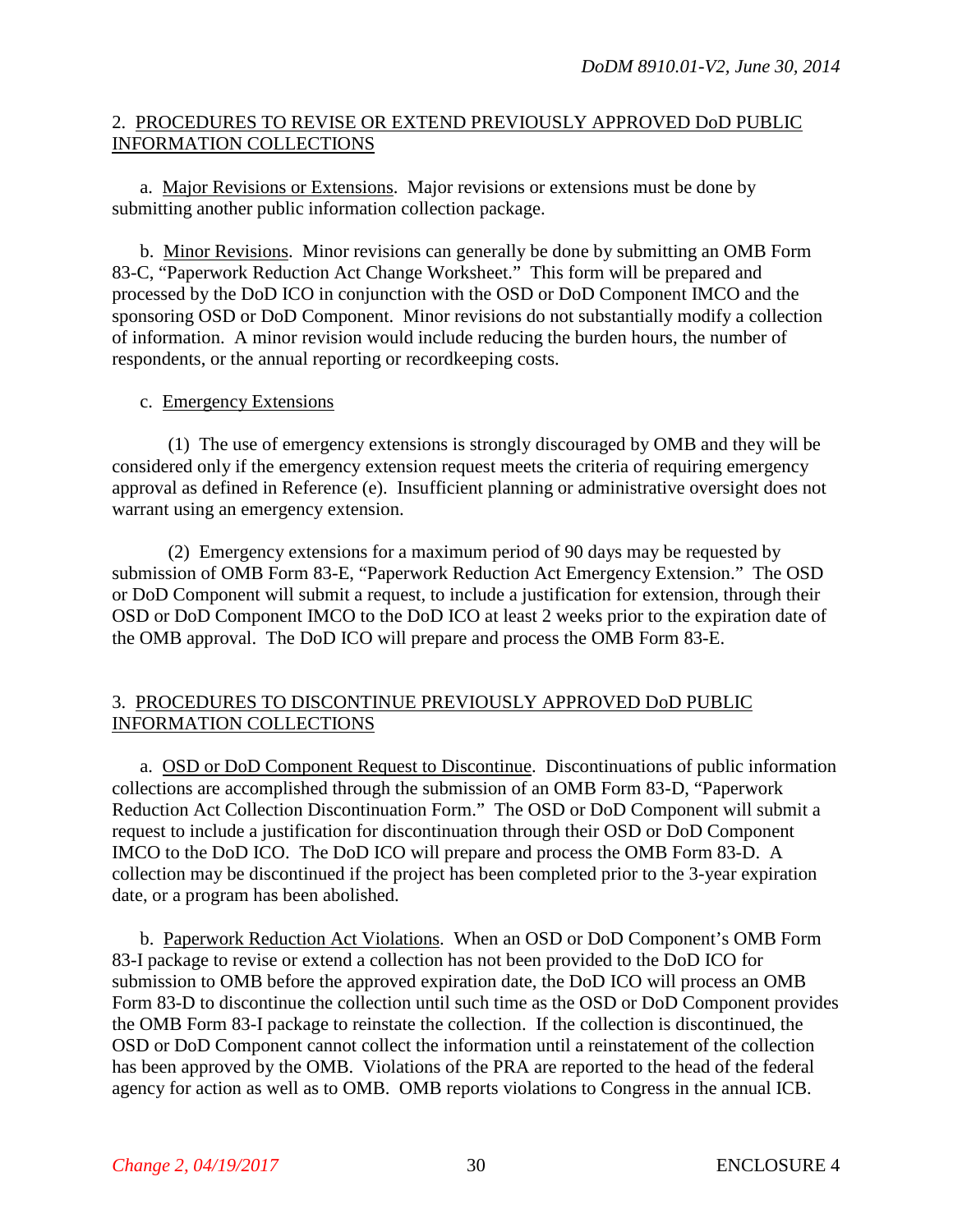#### 4. REQUEST FOR EMERGENCY CLEARANCE

a. OMB Criteria. Within the DoD, the DoD CIO, or designee, may request emergency processing of a collection of information under the following circumstances:

(1) When the collection of information is needed prior to the expiration of time periods established in Reference (e), and is essential to DoD's mission.

(2) When the DoD cannot reasonably comply with the normal clearance procedures pursuant Reference (e) because:

(a) Public harm is reasonably likely to result if normal clearance procedures are followed. Public harm would be prevented if, for example, strategies to combat a public health epidemic depend on information in a survey that needs to be fielded immediately.

(b) An unanticipated event has occurred. An example of an unanticipated event would be a natural disaster that has led to the need to provide benefits quickly to the victims.

(c) The use of normal clearance procedures is reasonably likely to prevent or disrupt the collection of information or is reasonably likely to cause a statutory or court ordered deadline to be missed. The use of emergency clearance procedures is warranted if a new statute is passed that requires implementation of a public information collection within clearly shorter time frames called for in Reference (e).

b. Limited Approval. An OMB approval and the control number assigned to collections of information approved under the emergency processing procedures are valid for not more than 180 days from the date of the request for approval. During the 180 day period, an OSD or DoD Component must prepare a follow-on OMB 83-I collection package using the normal processing procedures.

c. OMB 83-I Package. Additional documentation and DoD CIO approval is required when requesting emergency processing. A statement of determination is prepared by the OSD or DoD Component. The DoD Clearance Officer approves emergency processing requests to OMB for public collections in coordination with the Office of the DoD CIO. OSD and DoD Component action officers must consult with their OSD or DoD Component IMCO and the DoD ICO to obtain additional guidance for processing a public collection as an emergency.

d. Advance Planning. OSD and DoD Components must plan in advance to avoid disrupting ongoing program responsibilities. Lack of planning and administrative oversight will not be used to circumvent the time provisions of Reference (e).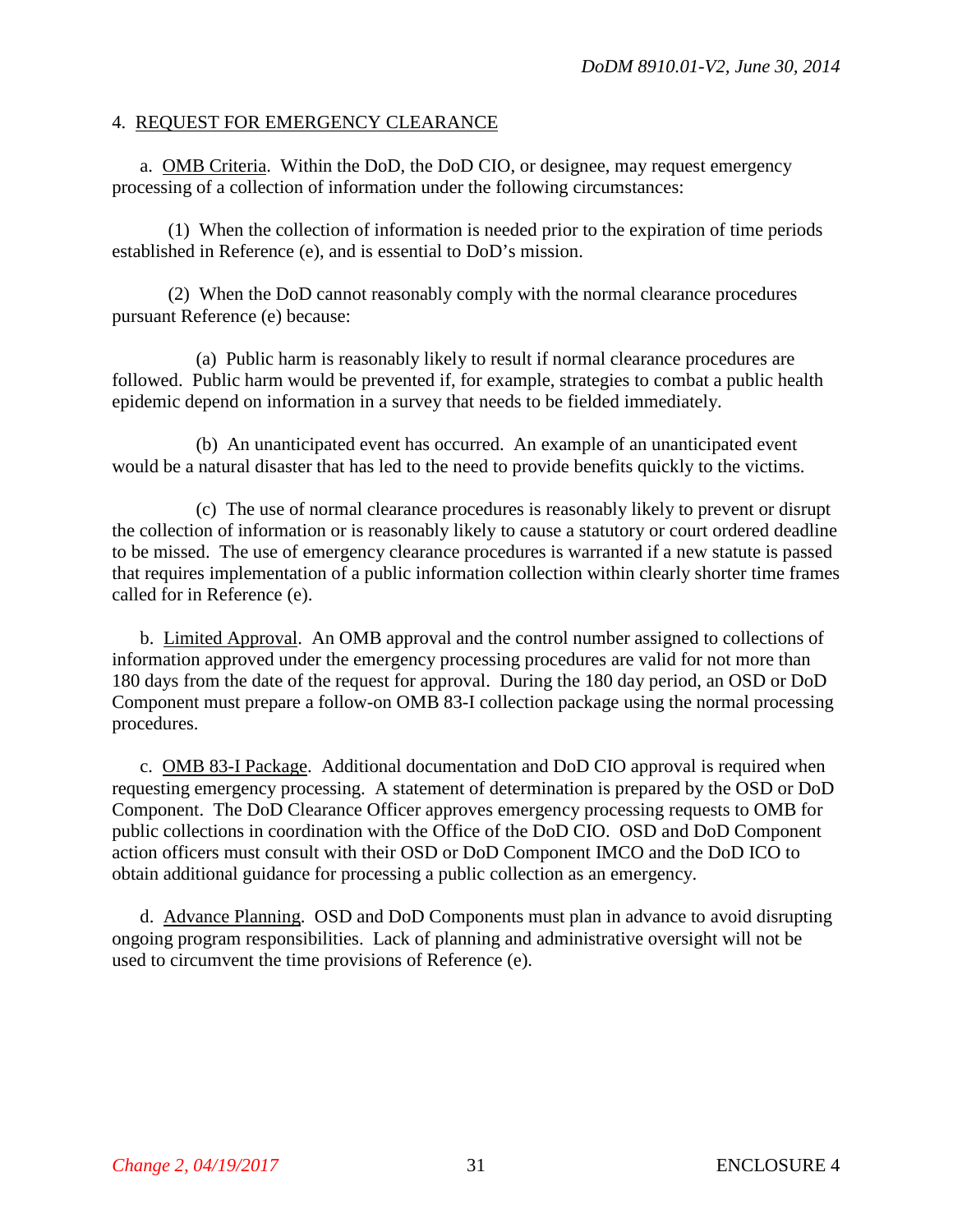#### 5. GENERIC CLEARANCES

a. Streamlined Process. OMB has devised the generic clearance to streamline the clearance process. OMB guidance concerning generic clearances is at Reference (i). A generic clearance provides a master plan for conducting one or more data collections termed "tasks." Review occurs in two steps: a full review of the overall plan followed by a quick review of the actual details of each task.

b. Scope. The generic clearance involves advance approval of a well-defined class of lowburden data collection. The tasks are not fully defined until actually used. An example of this type of clearance would encompass a series of customer satisfaction surveys. A generic clearance typically includes a set of agreements negotiated between the sponsoring federal agency and OMB, establishing data collection and usage, a burden cap, a periodic reporting requirement to update the OMB docket, and a commitment by OMB to review any specific application quickly.

c. Requirements. The overall plan must be subjected to the full clearance process: plan and 60-day Federal Register notice must provide the public with a basis for comment similar to a collection approved under normal clearance procedures. The plan must be managed so that there are no controversies that bypass the public comment process. Controversies may not occur at the time the instrument of collection is submitted to OMB for approval. Controversies arising at the time the instrument of collection is submitted for approval are not only inconsistent with the concept of the generic clearance, they are inconsistent with Reference (e).

## 6. INVENTORY OF DoD PUBLIC INFORMATION COLLECTIONS

a. Overview. OMB maintains an inventory of approved public information collections that it uses to produce reports. The OMB inventory is also used in the formulation of the upcoming fiscal year ICB.

b. Relationship to the ICB. The ICB usually addresses initiatives for minimizing burden hours imposed on the public by the DoD, whereas the inventory of OMB-approved public information collections reflects the actual burden hours currently imposed on the public by the DoD. Keeping the inventory of public information collections up to date is vital to the effective management of the program for the DoD.

c. Making Changes to the Inventory. Changes to the OMB inventory are initiated by submitting an OMB 83-I package, an OMB Form 83-C, an OMB Form 83-E, or an OMB Form 83-D.

d. Special Request Reports. Special request reports are available to OSD and DoD Component IMCOs whenever they are needed to focus on a particular aspect of their respective public information collection programs. These reports are generally used to conduct internal reviews of public information collections, to reconcile OSD and DoD Component inventories, and to brief new personnel. Special requests may be made to the DoD ICO by memorandum or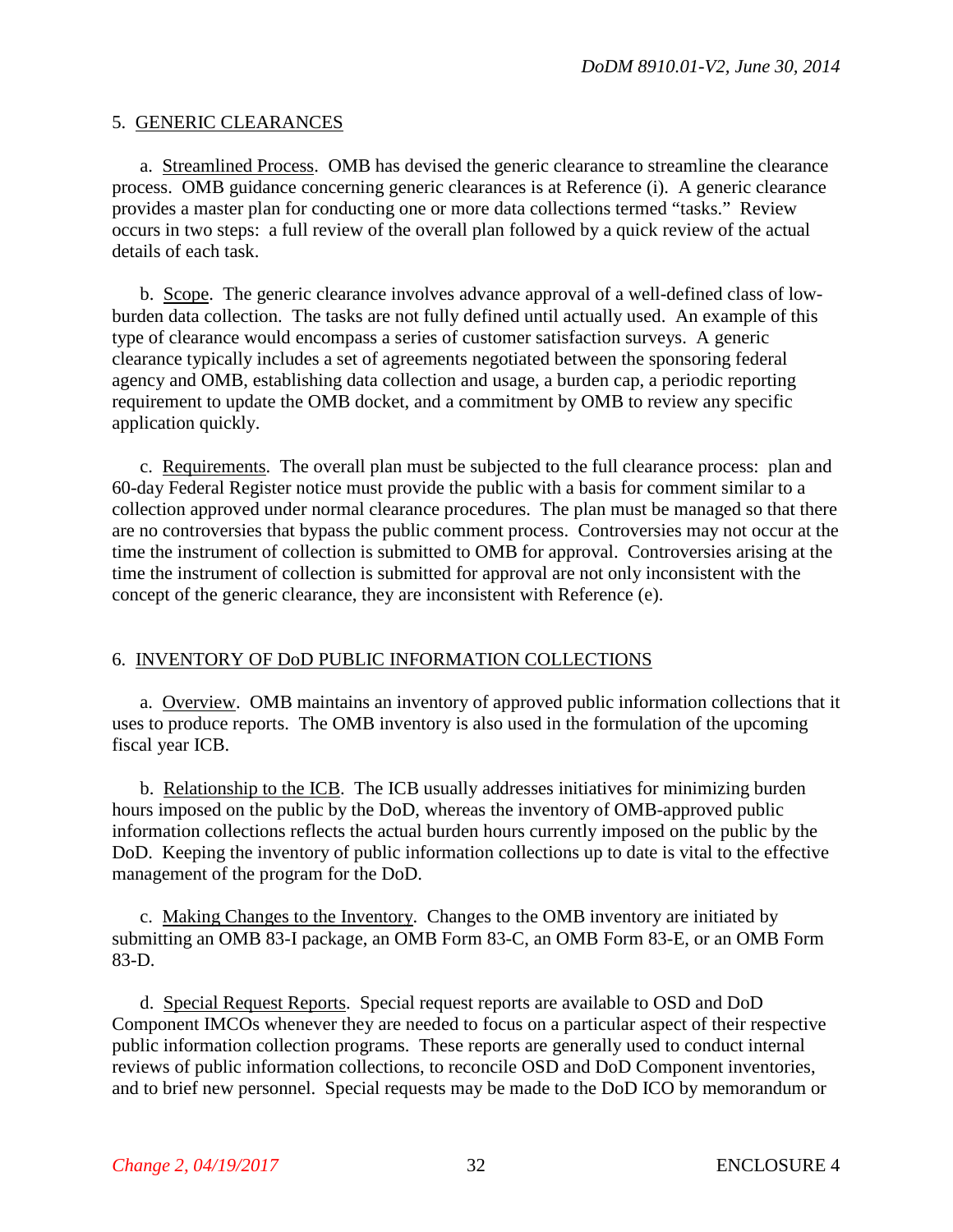electronic mail at any time. The DoD ICO will generally respond within 10 business days, whenever possible.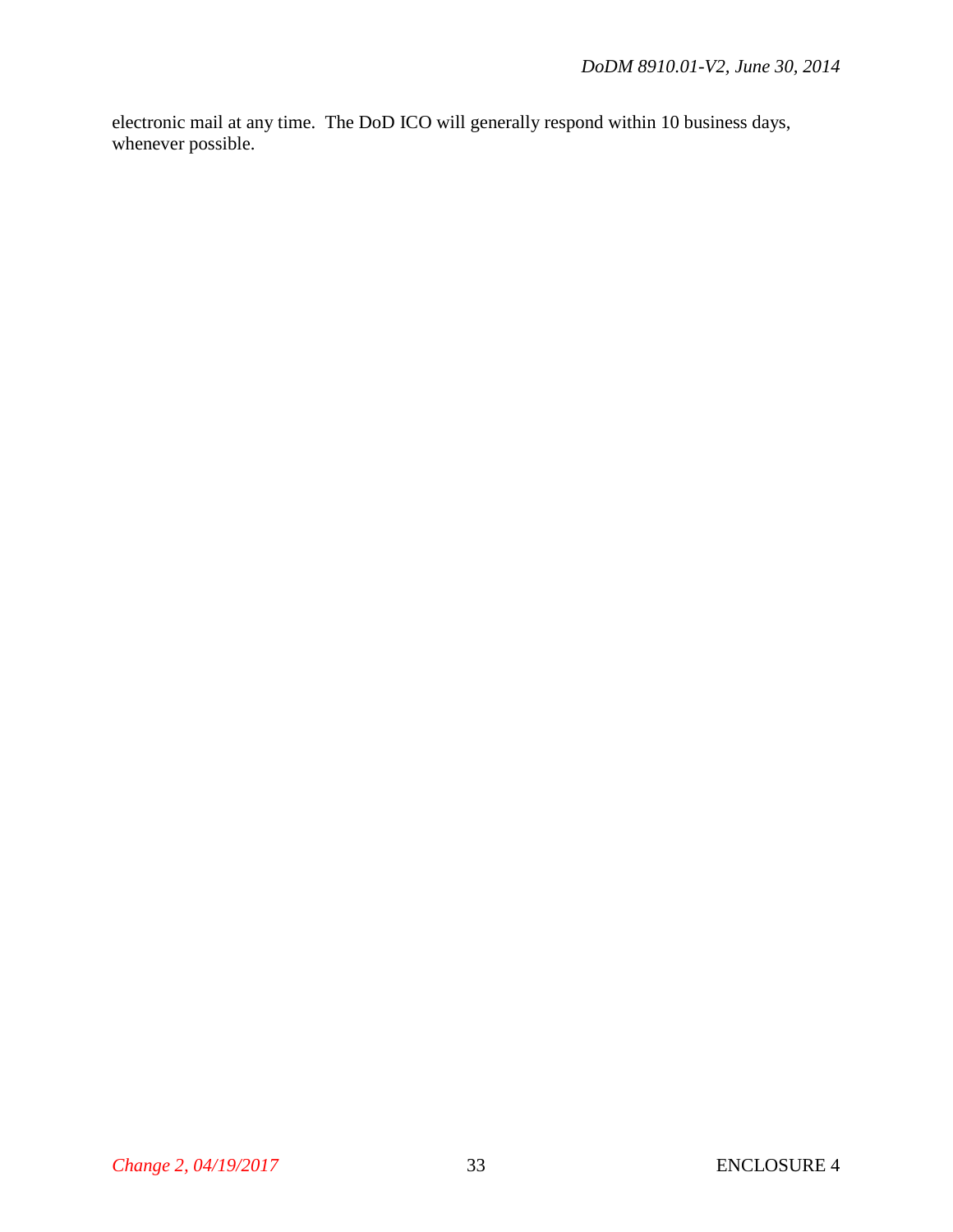# **GLOSSARY**

# PART I. ABBREVIATIONS AND ACRONYMS

| <b>ADN</b>   | agency disclosure notice                                                                                                     |
|--------------|------------------------------------------------------------------------------------------------------------------------------|
| <b>DMDC</b>  | <b>Defense Manpower Data Center</b>                                                                                          |
| DoD CIO      | DoD Chief Information Officer                                                                                                |
| DoDI         | DoD instruction                                                                                                              |
| <b>ICB</b>   | information collection budget                                                                                                |
| <b>ICO</b>   | <b>Information Collections Officer</b>                                                                                       |
| <b>IMCO</b>  | information management control officer                                                                                       |
| <b>IMD</b>   | <b>Information Management Division</b>                                                                                       |
| <b>IRM</b>   | information resources management                                                                                             |
| IT           | information technology                                                                                                       |
| <b>NPRM</b>  | notice of proposed rulemaking                                                                                                |
| <b>OMB</b>   | Office of Management and Budget                                                                                              |
| <b>OPA</b>   | <b>Office of People Analytics</b>                                                                                            |
| <b>PIA</b>   | privacy impact assessment                                                                                                    |
| <b>PRA</b>   | The Paperwork Reduction Act of 1995                                                                                          |
| <b>ROCIS</b> | Regulatory Information Service Center and Office of Information and<br><b>Regulatory Affairs Combined Information System</b> |
| <b>ROTC</b>  | <b>Reserve Officer Training Corps</b>                                                                                        |
| <b>SSN</b>   | social security number                                                                                                       |
| U.S.C.       | <b>United States Code</b>                                                                                                    |
| <b>WHS</b>   | <b>Washington Headquarters Services</b>                                                                                      |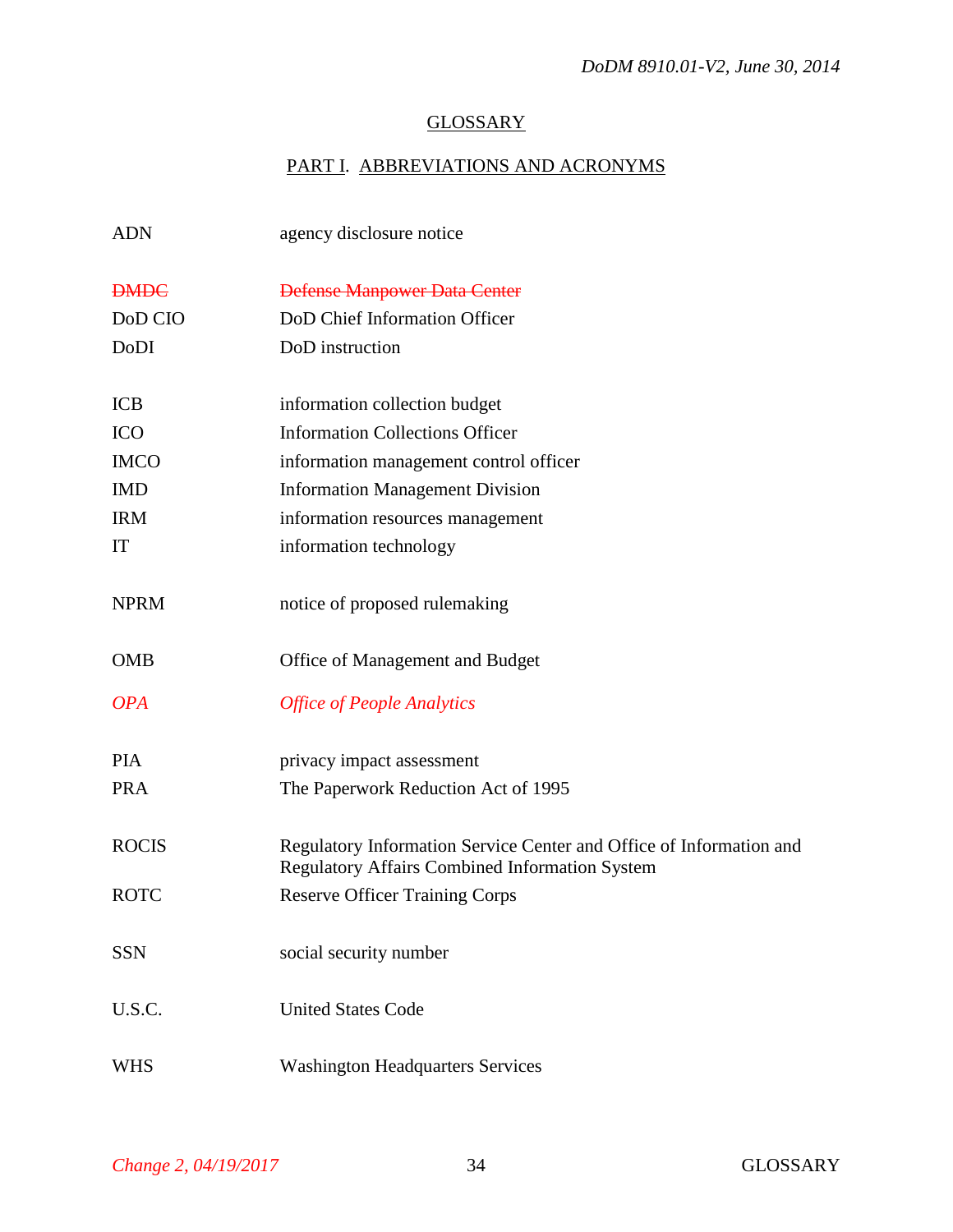## PART II. DEFINITIONS

Unless otherwise noted, these terms and their definitions are for the purpose of this volume.

ADN. This disclosure notice is required pursuant to the public protection provisions of Reference (e). The public protection provision requires each federal agency to display a currently valid OMB control number and inform respondents that notwithstanding any other provision of law, no person will be subject to any penalty for failing to comply with a collection of information if it does not display a currently valid OMB control number.

burden hours. See definition of public burden.

collection of information. The obtaining, causing to be obtained, soliciting, or requiring the disclosure to third parties or the public of facts or opinions regardless of the form or format used to collect the information. The collection must ask respondents to provide, disclose, or record facts or opinions in response to identical questions.

DoD internal information collection. Defined in Reference (h).

DoD ICO. The individual assigned the DoD-wide responsibilities for managing information collection requirements. The DoD ICO is organizationally assigned to WHS/ESD/DD.

DoD public information collection. Information collections where an OSD or DoD Component collects information from the public. These collections require approval by OMB, via the DoD ICO, pursuant to the requirements of the PRA.

ICB. The ICB is a projection by each federal agency of the total number of burden hours it intends to require from the public to provide it with information. It is an estimate of the time necessary for individuals, businesses, and organizations to collect, record, submit, and maintain records of information provided to the Federal Government. The sum of all agencies' ICBs is the ICB for the Federal Government.

information collection request. A written or verbal report, application, form, schedule, survey, questionnaire, reporting or recordkeeping requirement, or other similar method calling for the collection of information.

IRM. The planning, budgeting, organizing, directing, training, and administrative control associated with Federal Government information resources. The term encompasses both information itself and the related resources, such as personnel, equipment, funds, and IT.

method of collection. The process, technique, system or procedure by or through which a federal agency conducts or sponsors a collection of information.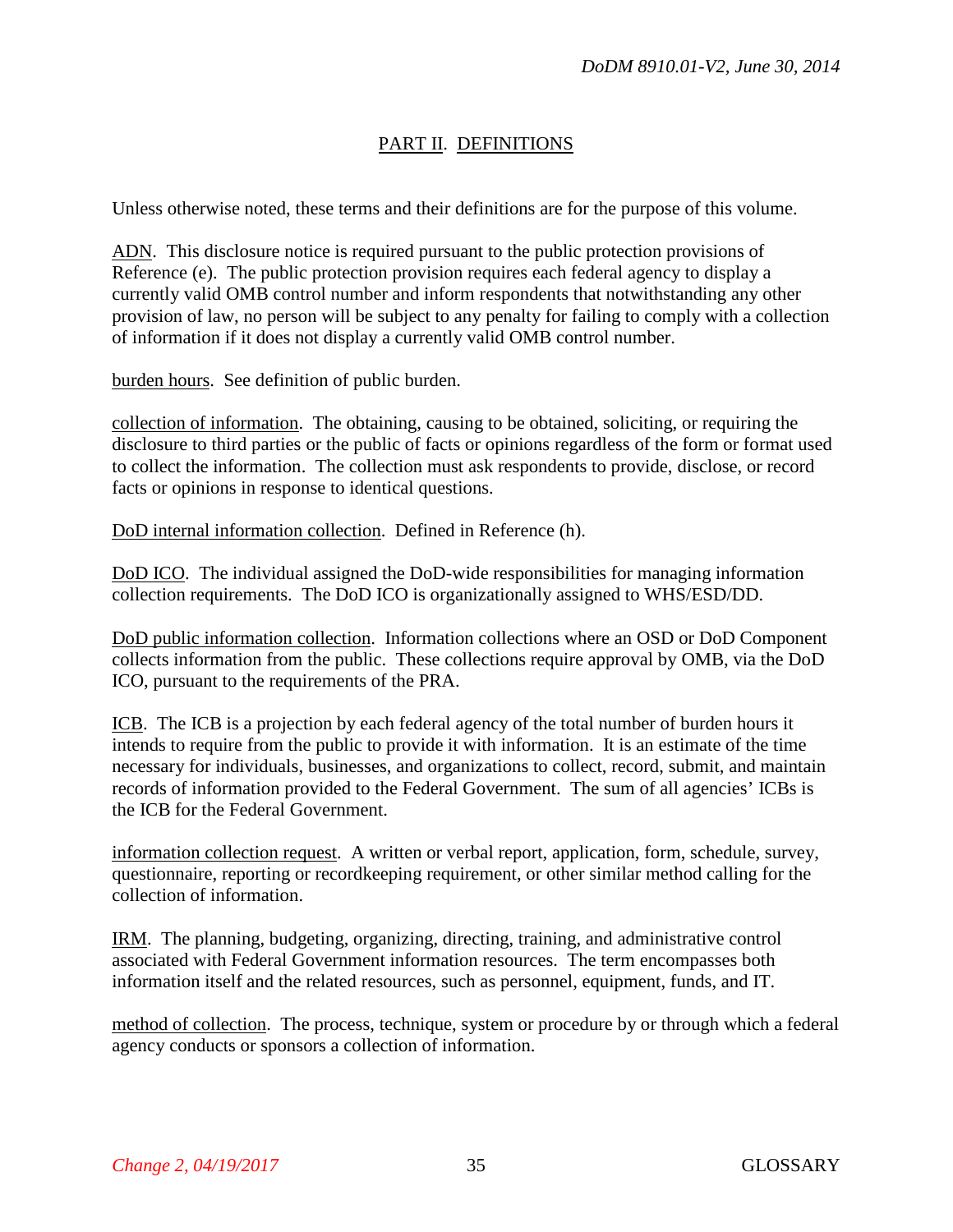The method used does not affect the requirement that the information collection be approved and symbolized.

Written reports, applications, schedules, surveys, questionnaires, reporting or recordkeeping requirements, or other similar methods are collections of information. They may be conducted by mail or through personal or telephone interviews, group interviews, communicated via electronic media, automated collection techniques, federal regulation, or any other approach through which the respondent or potential respondent can be informed of the questions to which response is requested or required.

Similar methods may include contracts, agreements, policy statements, plans, rules or regulations, planning requirements, circulars, directives, instructions, bulletins, requests for proposal or other procurement requirements, interview guides, disclosure requirements, labeling requirements, telegraphic or telephonic requests, and standard questionnaires used to monitor compliance with federal agency requirements.

need. Some programmatic or policy necessity or requirement exists, including congressional requirements.

OSD or DoD Component IMCO. Defined in Reference (h).

OSD or DoD Component internal information collection. Defined in Reference (h).

practical utility. The usefulness of the information being collected (considering its accuracy, adequacy, and reliability) to carry out the federal agency's functions in a timely manner.

program. The particular activity for which a manager is responsible at any organization level.

proposed rule. A draft rule that is published in the Federal Register and requests public comment. The comment period must be a minimum of 60 days.

public burden. The total time, effort, or financial resources required to respond to a collection of information, including that to:

Read or hear and then understand the instructions.

Develop, modify, construct, monitor or assemble any materials or equipment necessary to collect and report the data or keep records.

Compile information from records, and/or to conduct tests, interviews, inspections, polls, observations, or other activities necessary to obtain the information.

Organize the information into the requested format.

Review its accuracy and its method of presentation.